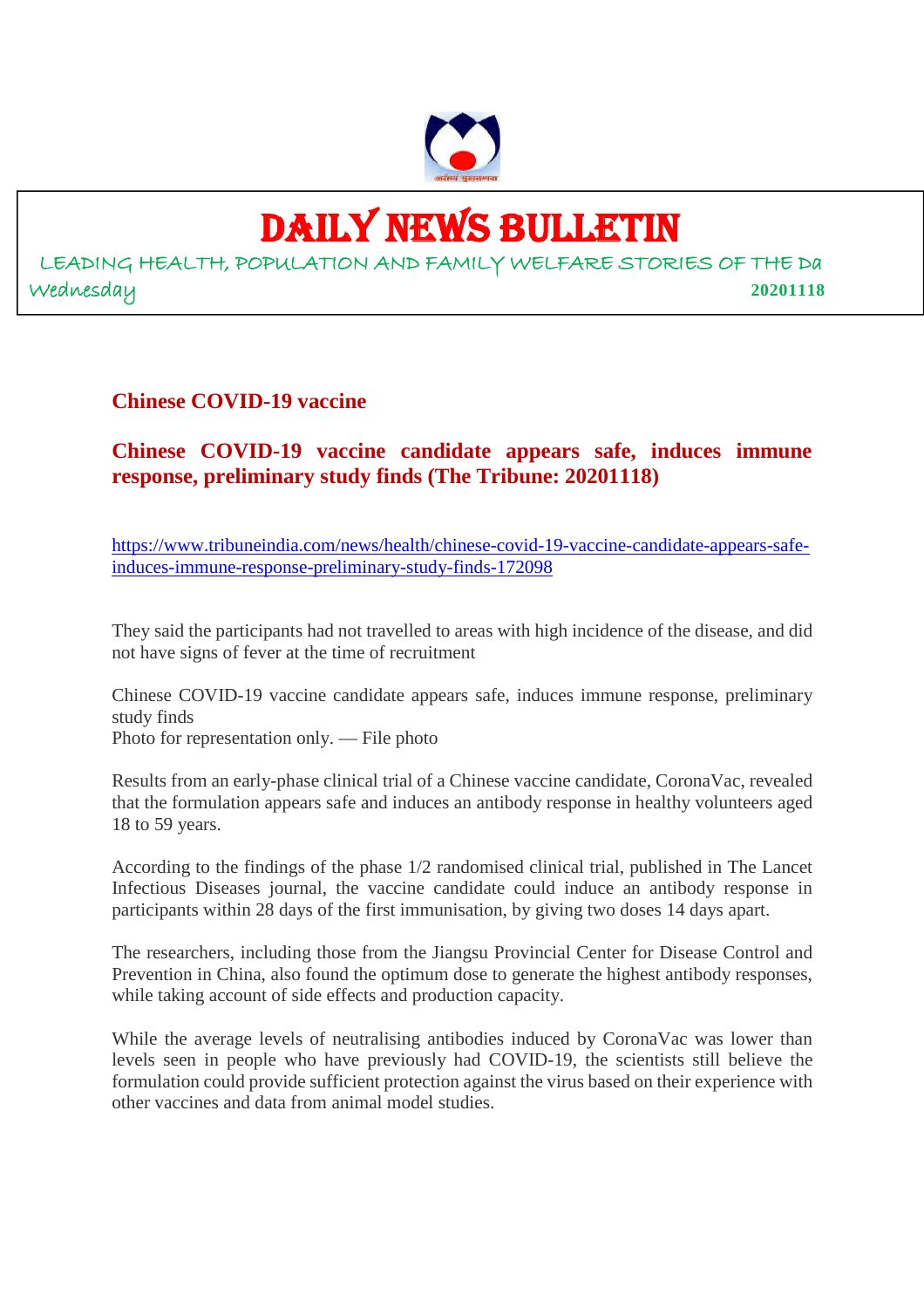Since the study only included healthy adults aged 18 to 59 years, the researchers said further studies will be needed to test the vaccine candidate in other age groups, as well as in people with pre-existing medical conditions.

"Our findings show that CoronaVac is capable of inducing a quick antibody response within four weeks of immunisation by giving two doses of the vaccine at a 14 day interval," said Fengcai Zhu, joint lead author of the study, from the Jiangsu Provincial Center for Disease Control and Prevention.

"In the longer term, when the risk of COVID-19 is lower, our findings suggest that giving two doses with a one month interval, rather than a two week interval, might be more appropriate for inducing stronger and potentially longer-lasting immune responses," Zhu added.

In the current study, the scientists reported the results of the phase  $1/2$  clinical trial which included participants aged 18 to 59 years, and only people who did not have any history of infection with COVID-19.

They said the participants had not travelled to areas with high incidence of the disease, and did not have signs of fever at the time of recruitment.

In the first phase, the scientists said 144 healthy volunteers were enrolled, who were split into two groups to receive one of two vaccination schedules—either two injections given 14 days apart, or two injections given 28 days apart.

Within each group, they said the participants were randomly assigned to receive either a low dose of the vaccine, a high dose, or a placebo.

In the phase 1 trial, they said the overall incidence of adverse reactions was similar in the lowand high-dose groups at both vaccination schedules, with the most common symptom being pain at the injection site.

There was one case of severe allergic reaction within 48 hours of receiving the first dose, the scientists said, adding that it could be possibly related to vaccination.

However, they said the participant was treated and recovered within three days, and did not experience a similar reaction after the second dose.

The study noted that phase 2 of the trial was initiated when all participants in phase 1 had finished a 7-day observation period after their first dose.

In this phase, the scientists said 600 healthy volunteers were enrolled in the study, who were separated into two groups for the 14-day and 28-day vaccination schedule, and then randomly assigned to receive either a low dose of the vaccine, a high dose, or placebo.

Citing the limitations of the research, the scientists said the phase 2 trial did not assess T cell responses, which are another arm of the immune response to virus infections.

Between the phase 1 and phase 2 trials, the researchers said there was no difference in reported side effects, however, they said the immune responses were much stronger in the second phase.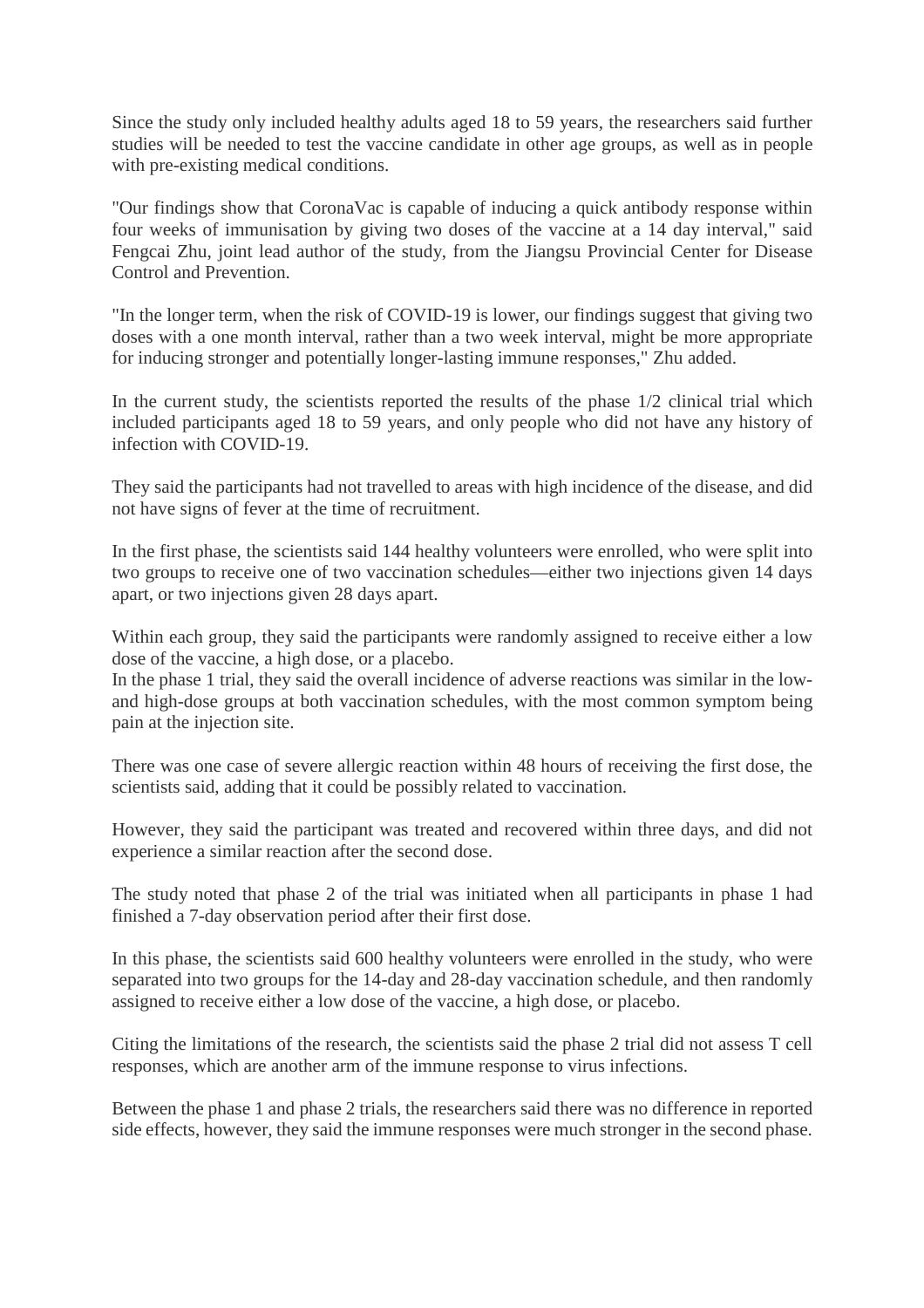"CoronaVac is one of many COVID-19 vaccine candidates that are being explored in parallel. There are a multitude of different vaccine technologies under investigation, each with their own advantages and disadvantages," said Gang Zeng, another co-author of the study from Sinovac Biotech, a biopharmaceutical company based in China.

"CoronaVac could be an attractive option because it can be stored in a standard refrigerator between 2 and 8 degrees centigrade, which is typical for many existing vaccines including flu. The vaccine may also remain stable for up to three years in storage," Zeng said.

However, he added that data from phase 3 studies will be crucial before any recommendations about the potential uses of CoronaVac could be made. PTI

#### **PGI finds abnormal liver profile in Covid-19 patients Of 152 patients, 89 (58.5 per cent) had abnormal liver tests, among whom 43 (48.31 per cent) had liver injury (The Tribune: 20201118)**

https://www.tribuneindia.com/news/health/pgi-finds-abnormal-liver-profile-in-covid-19 patients-171557

In what may be a lesser known fact to many, researchers at the PGI have found that more than half of patients admitted to the hospital with SARS-CoV-2 infection had an abnormal liver function.

The PGI evaluated the liver function test results and inflammatory marker levels along with the medical history obtained from 170 adult patients of both genders with confirmed Covid-19 from March 15 to June 15. All Covid-19 positive patients of 15 years of age and above were included in the study. Patients suffering from chronic liver diseases, alcoholism, hepatitis, pregnant women and children (below 15 years) were excluded from the study.

#### Key findings

Of 152 Covid-19 positive patients, 89 (58.5%) had abnormal liver tests, of which 43 (48.31%) had liver injury during hospitalisation

Severity in terms of ICU requirement was more pronounced in patients with raised liver enzymes and liver injury

Elderly patients had preponderance towards severe liver injury

SARS-CoV-2 may possibly cause liver damage

The study was conducted by Dr Ram Krishan Saini, Dr Neha Saini, Dr Sant Ram, Dr Shiv Lal Soni, Dr Vikas Suri, Dr Pankaj Malhotra, Dr Jyotdeep Kaur, Dr Indu Verma, Dr Sadhna Sharma and Dr Deepy Zohmangaihi.

Dr Zohmangaihi of the department of bio chemistry, PGI, who is the corresponding author of the study, said: "Through our observation on Covid-19 patients, we have concluded that SARS-CoV-2 may possibly cause liver damage. Not many are aware of this as the primary organ affected by Covid is lungs. Abnormal liver profile was mostly found in Covid patients requiring ICU treatment."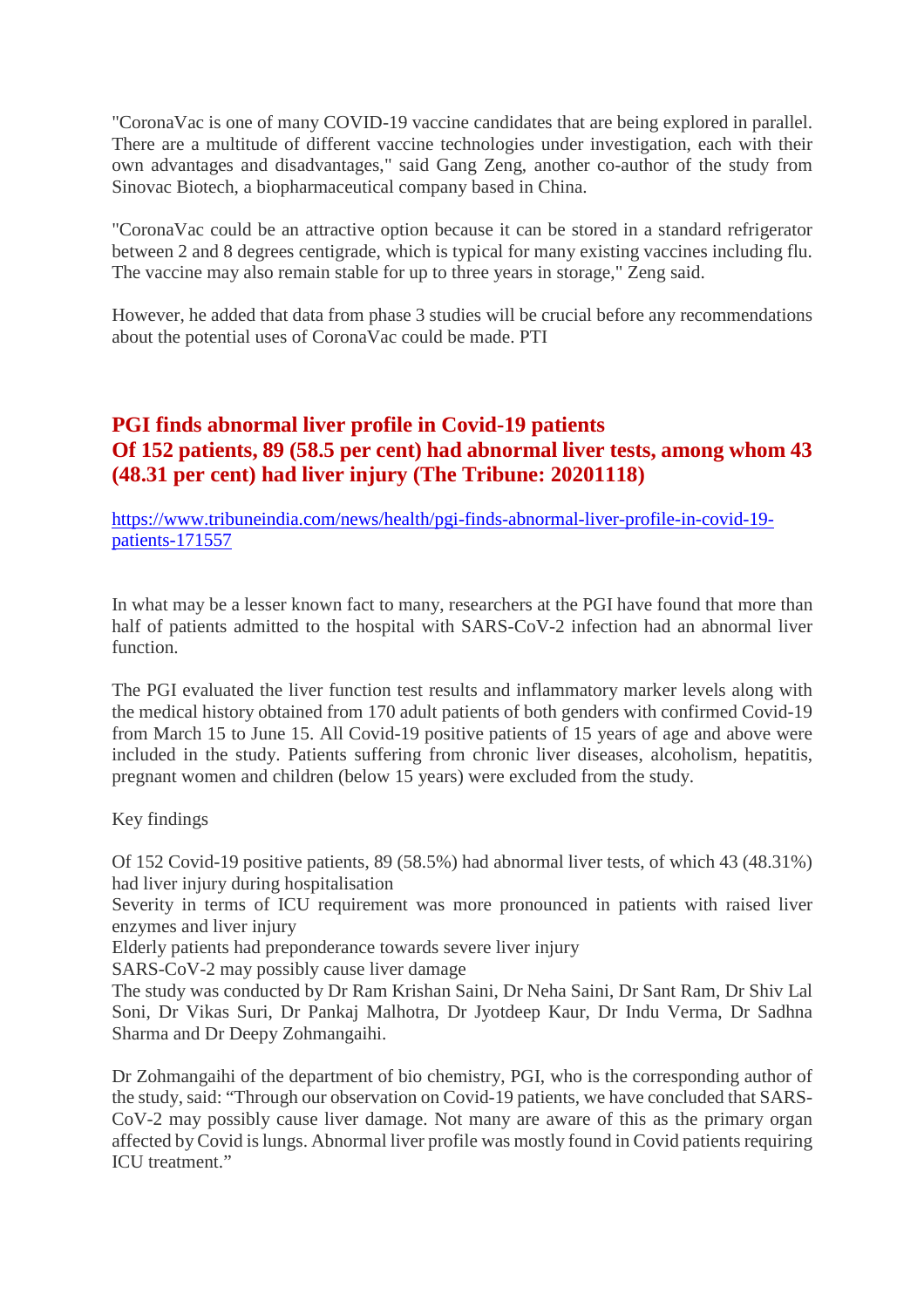The findings of the study suggested that of 152 Covid-19 positive patients, 89 (58.5 per cent) had abnormal liver tests, of which 43 (48.31 per cent) had liver injury.

Severity in terms of ICU requirement was more pronounced in patients with raised liver enzymes and liver injury. In patients with normal liver enzymes, only 21.15 per cent required ICU admission while maximum requirement of 52.48 per cent was observed in patients with liver injury.

The study has also found that the elderly and male patients with abnormal liver function were at higher risk of developing severe disease. A noticeable elevated liver enzyme level was found in men (67.4 per cent) compared to women (46.03 per cent). This higher predisposition could be attributed to the higher expression of ACE2 receptors (ACE2 acts as the receptor for the SARS-CoV-2 virus and allows it to infect the cell) in men, as reported in a study at Wuhan.

Elderly patients had preponderance towards severe liver injury as patients above 50 years of age had more of mixed type of liver injury compared to those aged below 50 years.

#### **Teeth grinding**

#### **Teeth grinding, facial pain up due to COVID-19 anxiety: Study The questionnaire was answered by a total of 1,800 respondents in Israel and Poland (The Tribune: 20201118)**

https://www.tribuneindia.com/news/health/teeth-grinding-facial-pain-up-due-to-covid-19 anxiety-study-171652

Teeth grinding, facial pain up due to COVID-19 anxiety: Study Photo for representation only. Source: iStock.

The stress and anxiety experienced by the general population during Covid-19 lockdown brought about a significant rise in facial and jaw pain, as well as jaw-clenching in the daytime and teeth-grinding at night, say researchers.

The study, published in the Journal of Clinical Medicine, also found that women suffered more from these symptoms more than men and that 35 to 55-year-olds suffered most.

"We believe that our findings reflect the distress felt by the middle generation, who were cooped up at home with young children, without the usual help from grandparents, facing financial problems and often required to work from home under trying conditions," said the researchers from Tel Aviv University (TAU) in Israel.

The study examined questionnaires that assessed the presence and possible worsening of these symptoms in the general population during the first Covid-19 lockdown, due to the national emergency and rise in anxiety levels.

The questionnaire was answered by a total of 1,800 respondents in Israel and Poland.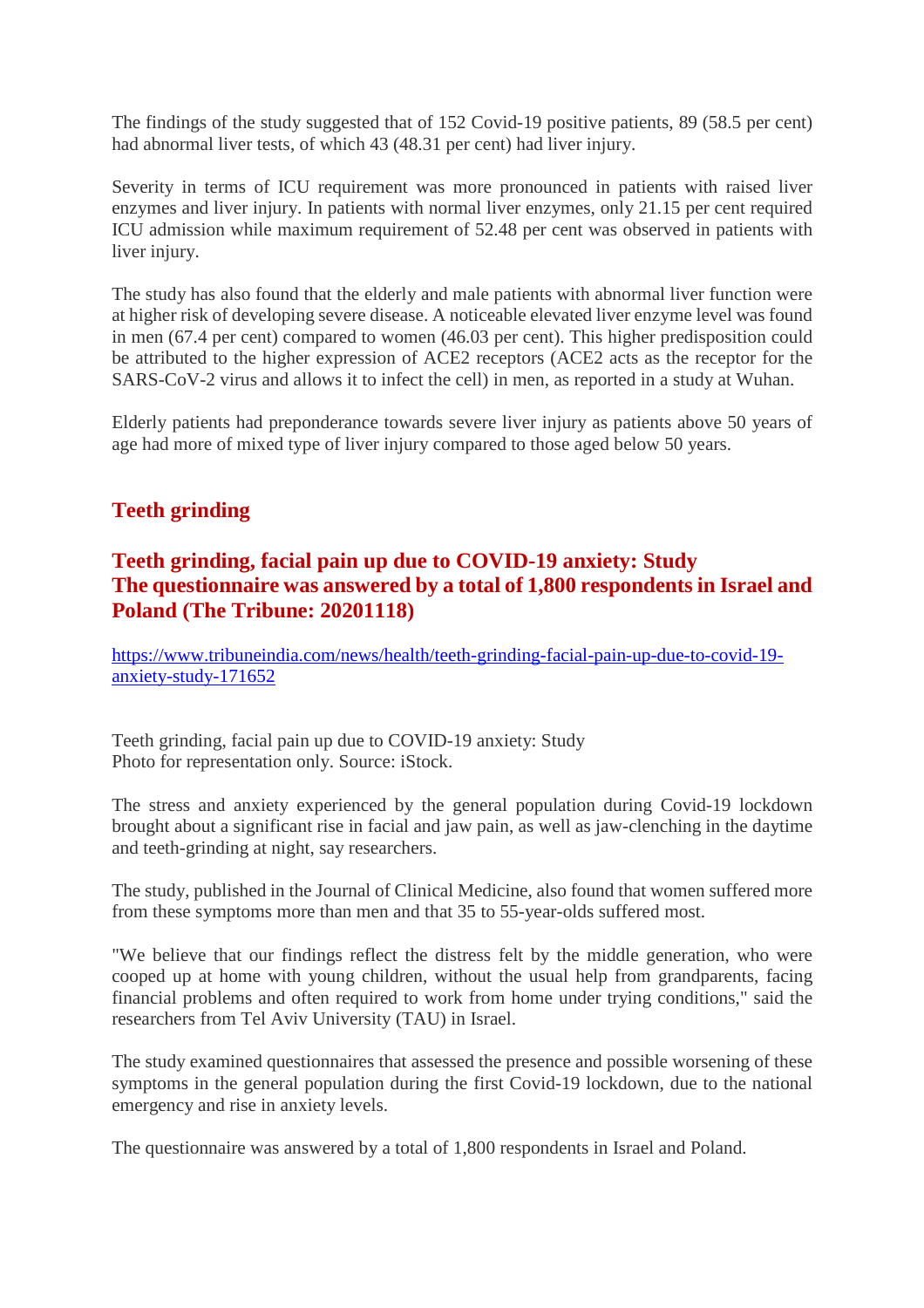During Israel's first lockdown, the general population exhibited a considerable rise in orofacial pain, as well as jaw-clenching in the daytime and teeth-grinding at night—physical symptoms often caused by stress and anxiety.

The prevalence of symptoms rose from about 35 per cent pre-pandemic to 47 per cent, the prevalence of jaw-clenching in the daytime rose from about 17 per cent to 32 per cent, and teeth-grinding at night rose from about 10 per cent to 36 per cent.

The findings showed that people who had suffered from these symptoms before the pandemic exhibited a rise of about 15 per cent in their severity.

Altogether a rise of 10 to 25 per cent was recorded in these symptoms, which often reflect emotional stress, the team noted. IANS

Who will be the first to get COVID-19 vaccines? State officials are expected to follow the CDC's guidance as they distribute the first vaccines

No decision has been made, but the consensus among many experts in the US and globally is that health care workers should be first, said Sema Sgaier of the Surgo Foundation, a nonprofit group working on vaccine allocation issues.

An expert panel advising the US Centers for Disease Control and Prevention is also considering giving high priority to workers in essential industries, people with certain medical conditions and people age 65 and older.

Once a vaccine gets a green light from the Food and Drug Administration, the panel will look at clinical trial data on side effects and how people of various ages, ethnicities and health statuses responded. That will determine the panel's recommendations to the CDC on how to prioritise shots.

State officials are expected to follow the CDC's guidance as they distribute the first vaccines.

Vaccine supplies will be limited at first. There won't be enough to protect everyone, yet getting the shots to the right people could change the course of the pandemic.

Many other questions about distribution remain unanswered, Sgaier noted, such as whether to distribute shots equally across the country, or to focus on areas that are hot spots. — AP

#### **COVID-19 vaccines Who will be the first to get COVID-19 vaccines? State officials are expected to follow the CDC's guidance as they distribute the first vaccines (The Tribune: 20201118)**

https://www.tribuneindia.com/news/health/who-will-be-the-first-to-get-covid-19-vaccines-171648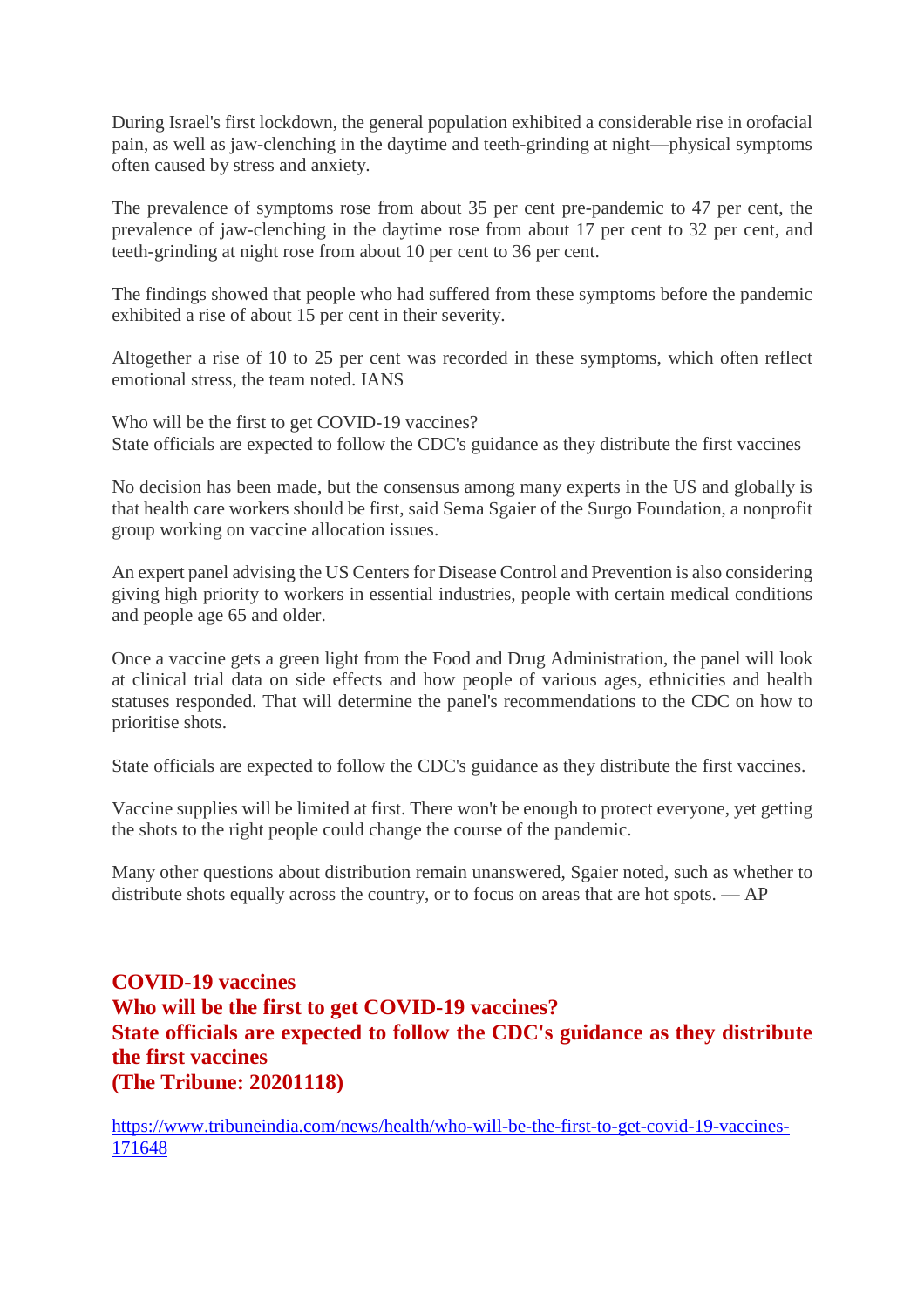No decision has been made, but the consensus among many experts in the US and globally is that health care workers should be first, said Sema Sgaier of the Surgo Foundation, a nonprofit group working on vaccine allocation issues.

An expert panel advising the US Centers for Disease Control and Prevention is also considering giving high priority to workers in essential industries, people with certain medical conditions and people age 65 and older.

Once a vaccine gets a green light from the Food and Drug Administration, the panel will look at clinical trial data on side effects and how people of various ages, ethnicities and health statuses responded. That will determine the panel's recommendations to the CDC on how to prioritise shots.

State officials are expected to follow the CDC's guidance as they distribute the first vaccines.

Vaccine supplies will be limited at first. There won't be enough to protect everyone, yet getting the shots to the right people could change the course of the pandemic.

Many other questions about distribution remain unanswered, Sgaier noted, such as whether to distribute shots equally across the country, or to focus on areas that are hot spots. — AP

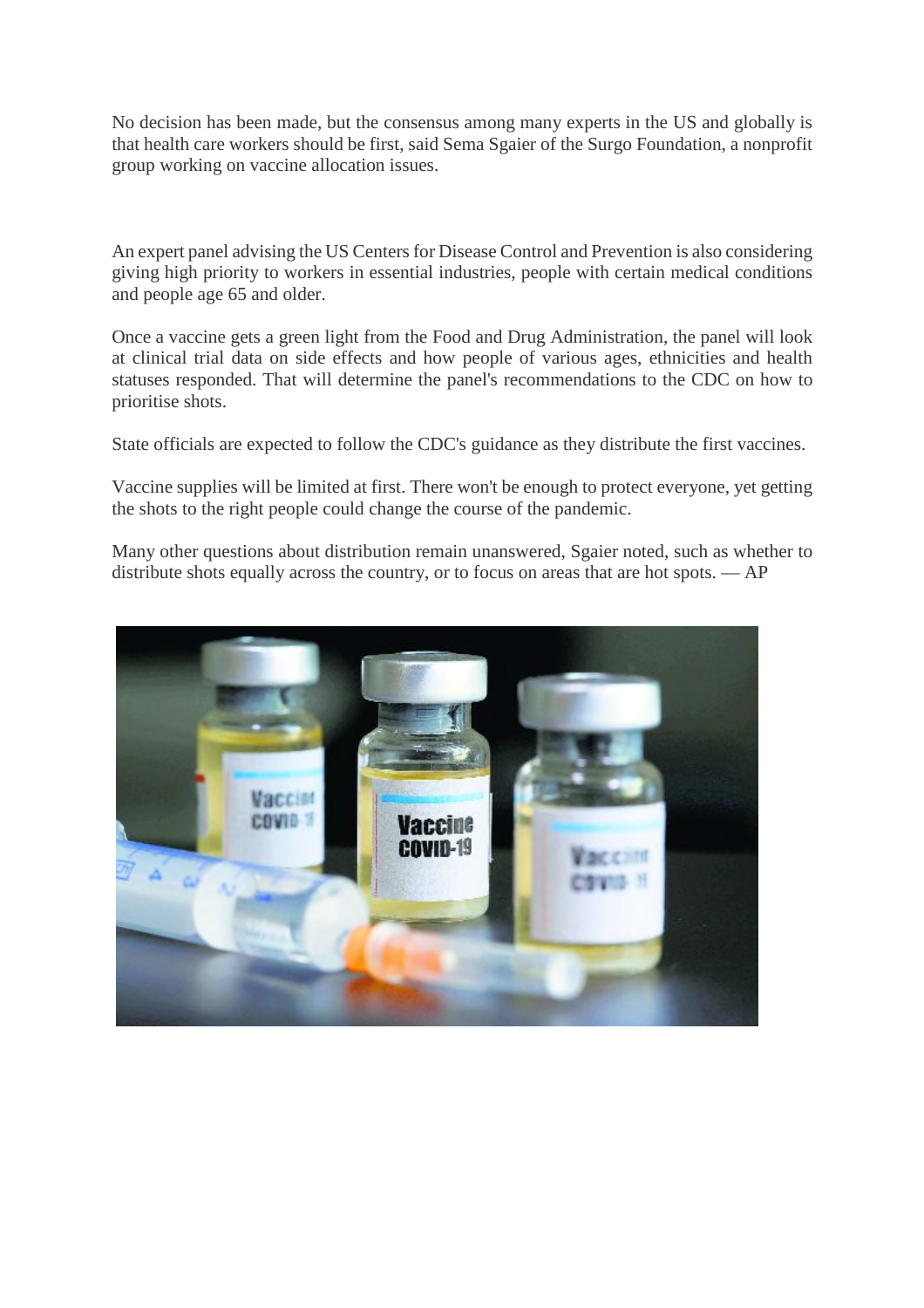#### **Major measles**

#### **Major measles outbreaks forecast for 2021 due to Covid: Study Measles is a highly contagious illness caused by a virus that replicates in the nose and throat of an infected child or adult. (The Tribune: 20201118)**

https://www.tribuneindia.com/news/health/major-measles-outbreaks-forecast-for-2021-dueto-covid-study-171613

Major measles outbreaks forecast for 2021 due to Covid: Study Measles is a highly contagious illness caused by a virus that replicates in the nose and throat of an infected child or adult. Image: iStock

Researchers have stressed that major measles outbreaks will likely occur in the wake of the Covid-19 pandemic as early as 2021 due to many missed vaccinations

Measles is a highly contagious illness caused by a virus that replicates in the nose and throat of an infected child or adult.

The study, published in the journal The Lancet, has called for urgent international action to prevent potentially devastating measles epidemics in the coming years.

"Many children have missed out on measles vaccination this year, making future measles outbreaks inevitable," said study lead author Kim Mulholland from the Murdoch Children's Research Institute in Australia and Chair of the World Health Organization's SAGE Working Group on measles and rubella vaccines.

Mulholland said while 2020 had been a quiet year for measles, in part due to travel reductions and national Covid-19 control measures, the economic impacts would lead to many cases of childhood malnutrition.

Malnutrition worsens the severity of measles, leading to poorer outcomes and more deaths, especially in low- and middle-income countries.

"Children who die from measles are often malnourished, but acute measles pushes many surviving children into malnutrition," he said.

"Malnutrition, along with measles-associated immune suppression, leads to delayed mortality, while co-existing vitamin A deficiency can also lead to measles-associated blindness," he warned.

According to the researcher, the coming months are likely to see increasing numbers of unimmunised children who are susceptible to measles.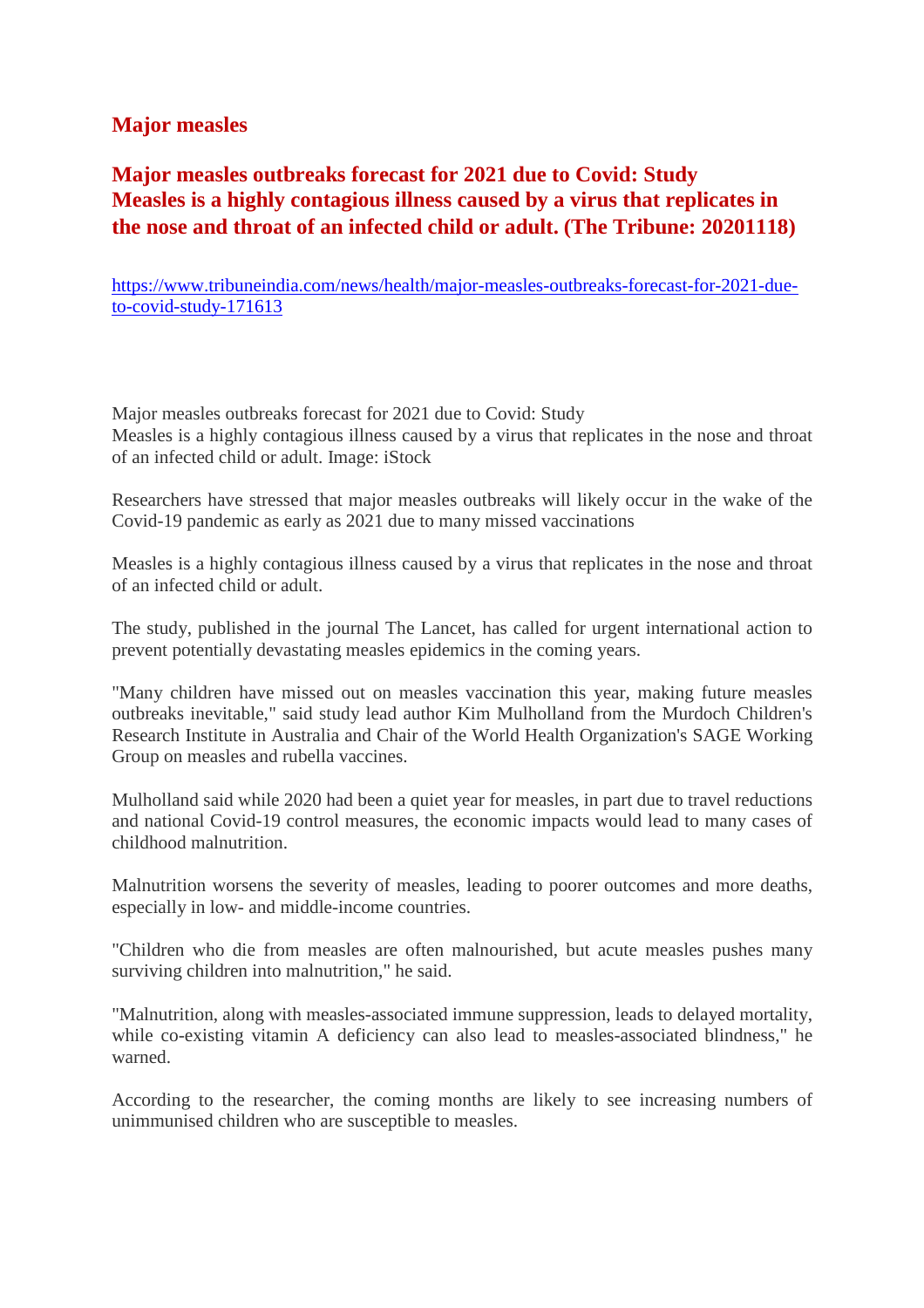Many live in poor, remote communities where health systems are less resilient, and malnutrition and vitamin A deficiency are already increasing.

Professor Mulholland said the Covid-19 pandemic had also had a profound effect on the control of vaccine-preventable diseases, with vaccination campaigns paused in the early months of 2020 and routine immunisation services greatly disrupted in many countries.

The WHO estimates that by the end of October 2020, delayed vaccination campaigns in 26 countries have led to 94 million children missing scheduled measles vaccine doses.

"All these factors create the environment for severe measles outbreaks in 2021, accompanied by increased death rates and the serious consequences of measles that were common decades ago," Mulholland said.

"This is despite the fact that we have a highly cost-effective way to prevent this disease through measles vaccination," he added.

"Without concerted efforts now, it is likely that the coming years will see an increase in measles and its severe, frequently fatal, complications," the study author noted.

#### **Vaccine top Brics agenda**

#### **Modi slams Pak as terror, vaccine top Brics agenda (Hindustan Times: 20201118)**

https://epaper.hindustantimes.com/Home/ArticleView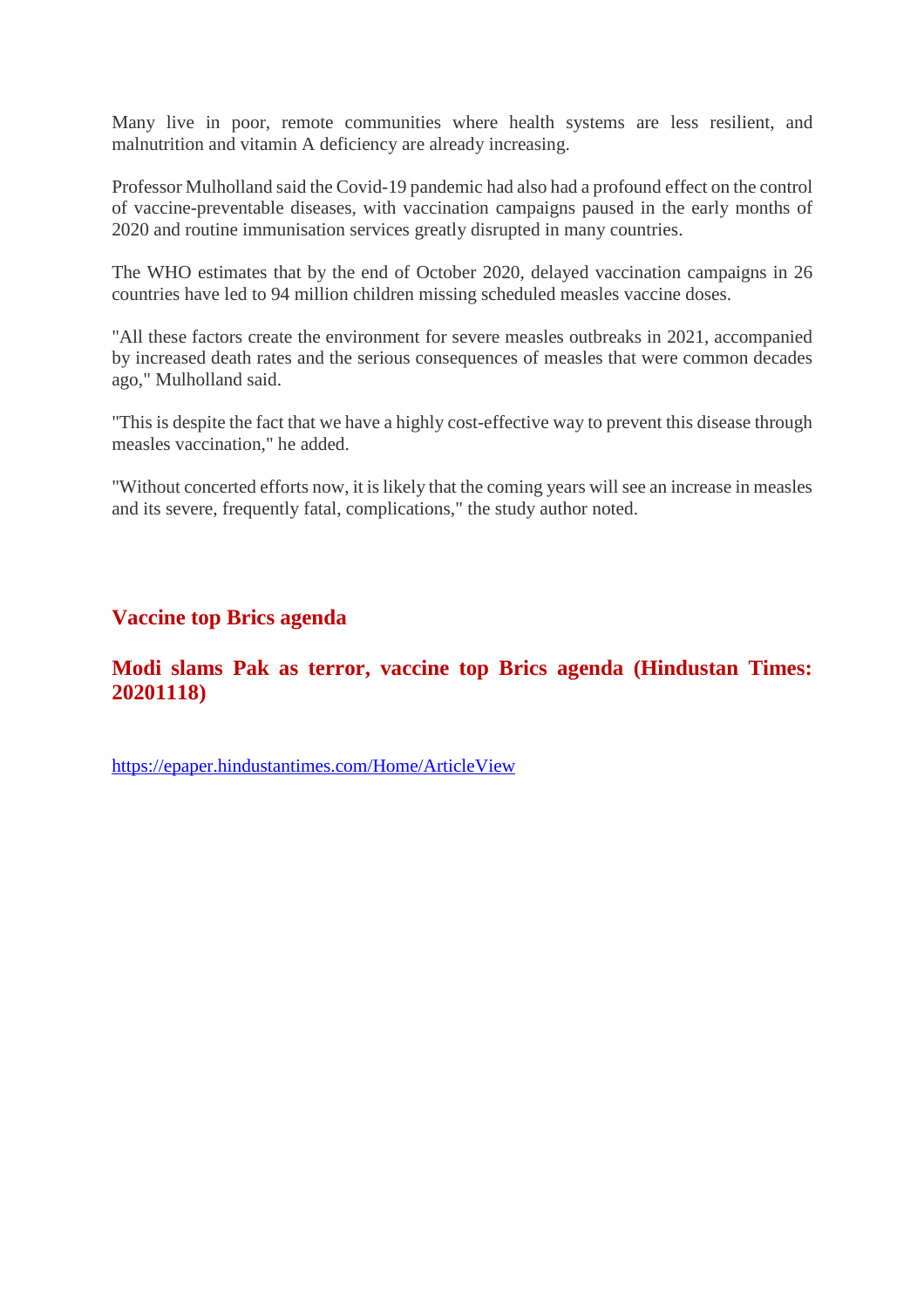# wnat the PM said

### **ON TERRORISM**



**Terrorism is the** biggest problem the world is facing today. We must ensure that

countries that help and support terrorists are also held guilty and this problem is dealt with in an organised manner

## ON UNSC REFORM



**Both credibility and** effectiveness of institutions of global governance are being questioned. The main

reason for this is that these organisations...are still operating based on the 75-year-old thinking

### ON COVID VACCINE

India and South Africa have proposed that Covid-19 vaccines and treatments be - exempted from intellectual property

agreements. We hope that other Brics countries will support this



#### **Rezaul H Laskar**

letters@hindustantimes.com

New Delhi : As the Brazil-Russia-India-China-South Africa (Brics) grouping adopted a new counter-terrorism strategy on Tuesday, Prime Minister Narendra Modi called for countries that help and support terrorists to be held guilty.

Participating in the virtual Brics Summit chaired by Russian President Vladimir Putin, Modi also called on members of the grouping to back a move by India and South Africa to secure exemption of Covid-19 vaccines from intellectual property agreements.

Multilateralism, Modi said, is facing a crisis and questions are being raised about the functioning of global institutions since they haven't kept pace with the times and are based on the mindset of 75 years ago.

In a tacit reference to Pakistan-backed terrorism, Modi, who was speaking in Hindi, said: "Terrorism is the biggest problem the world is facing today. We must ensure that countries that help and support terrorists are also held guilty and this problem is dealt with in an organised manner."

He described the finalisation of the Brics Counter-Terrorism Strategy as an "important achievement" and said India, as the chair of Brics from next year, will take this work forward.

In a subsequent intervention, Modi suggested the national security advisers of Brics states should discuss the formulation of a counter-terrorism action plan.

The Brics Counter-Terrorism Strategy, which will allow member states to work out common measures and coordinate more closely at the UN and other forums and promote the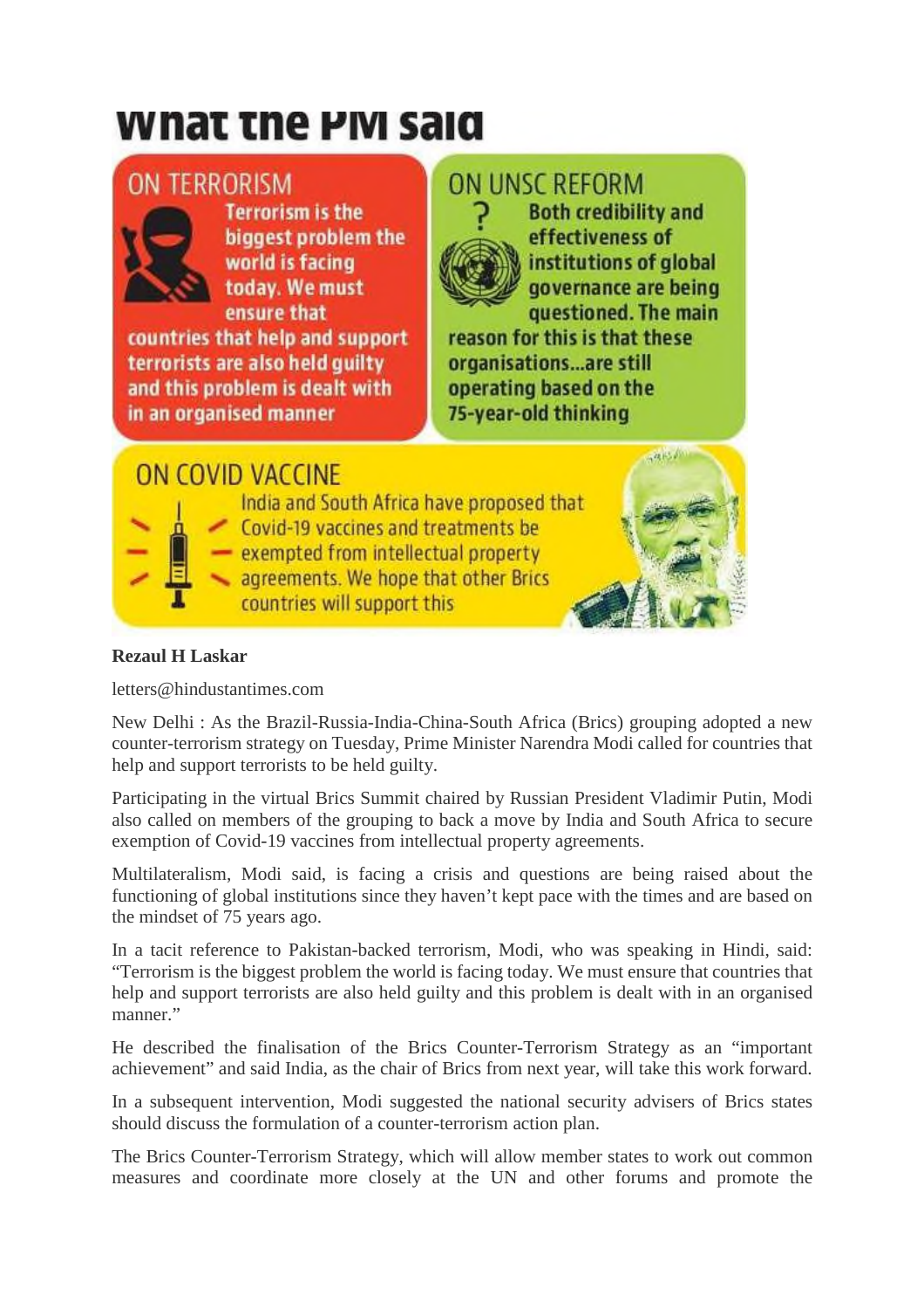implementation of UN's global counter-terrorism strategy, was adopted at the conclusion of the summit.

Modi's remarks on terrorism were endorsed by Putin, who said some countries were like the "black sheep of the family" and the world cannot afford any complacency in dealing with problems such as terrorism and the pandemic.

With a group of developing nations led by India and South Africa set to urge the World Trade Organization (WTO) this week to waive patent protections for Covid-19 vaccines so that they become accessible to poor countries, Modi said: "India and South Africa have proposed that Covid-19 vaccines and treatments be exempted from intellectual property agreements. We hope that other Brics countries will support this."

He added that India's vaccine production and delivery capacity will be used to benefit humankind. Among Brics countries, Russia has approved a vaccine for the disease although experts say this has been done without adequate testing, and China has granted emergency approval to three vaccines, including one meant for only military personnel. India has three vaccines that are in human trials.

WTO laws allow compulsory licensing, where a member country has the right to licence the use of a patented drug or vaccine to a local company or even an arm of the government even if the patent holder does not agree to this. However, this can be done only under some conditions and will also require the patent holder to be compensated adequately.

Noting that significant geo-strategic changes taking place around the world will impact security, stability and growth, Modi said Brics countries will play an important role in tackling these issues.

The multilateral system is going through a crisis and questions are being raised about the credibility of global institutions since they haven't changed with the times and are operating with outdated mindsets, he said. Besides the UN Security Council, reforms are needed in the WTO, IMF and WHO, he added.

The Brics countries, with 42% of the global population, will play a key role in post-Covid-19 economic recovery and there is scope to increase mutual trade, Modi said. India's Atmanirbhar Bharat initiative, which aims to make the country self-reliant and resilient, can be a force multiplier for the post-Covid-19 economy and contribute to global supply chains, he added.

Together, Brics countries account for 33% of global GDP and close to 20% of global trade, with China's presence in the grouping skewing these numbers.

This was the second time in a week that Modi and President Xi Jinping were on the same virtual platform since the India-China border standoff emerged in the open in May. The theme for the Brics Summit was "Global stability, shared security and innovative growth" and its agenda included global issues such as reforming the multilateral system and measures to mitigate the impact of the pandemic.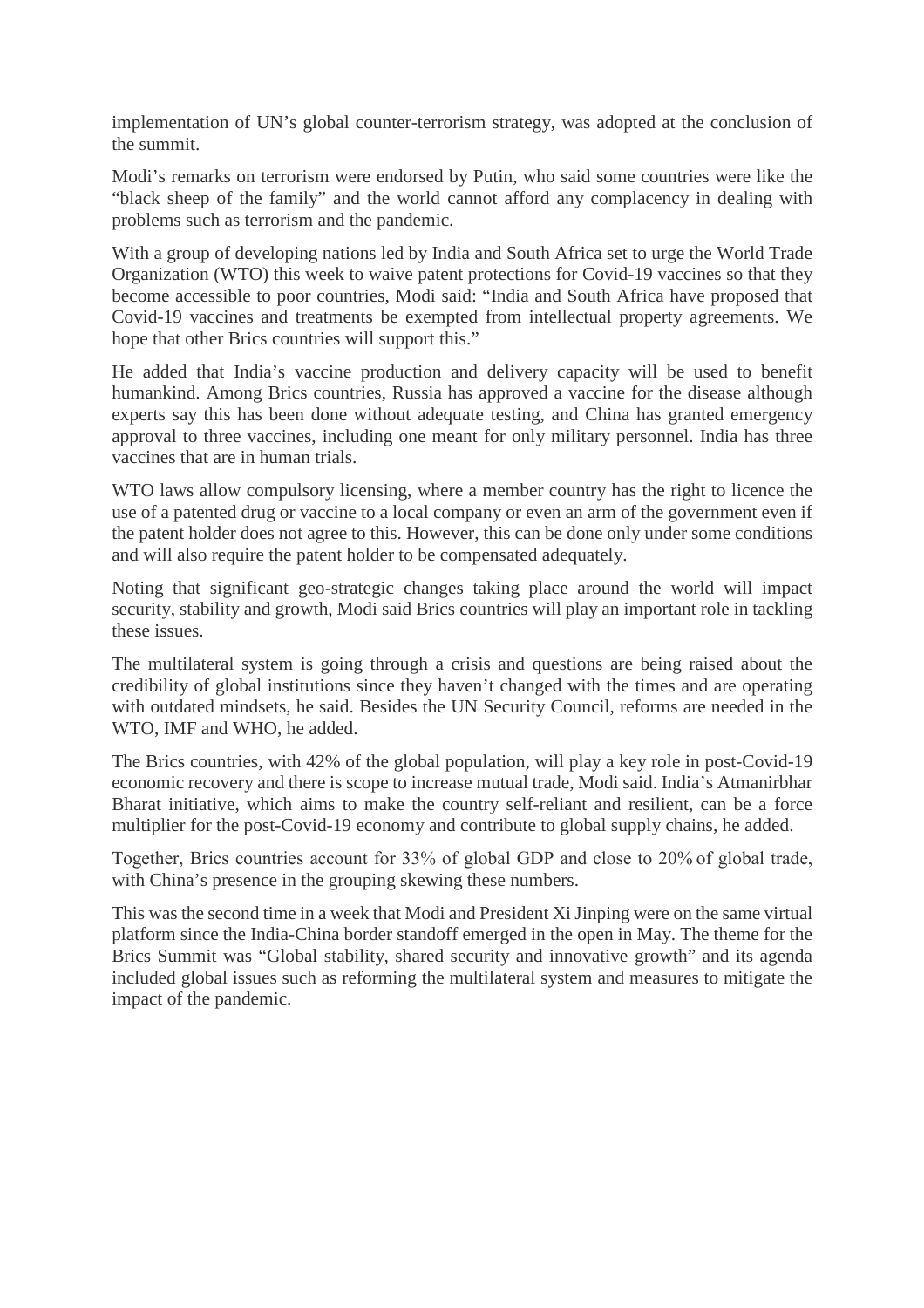**Virus**

**Delhi seeks curbs at weddings, marketsExperts hail decisions as cases spike, files with LG for approval (Hindustan Times: 20201118)**



https://epaper.hindustantimes.com/Home/ArticleView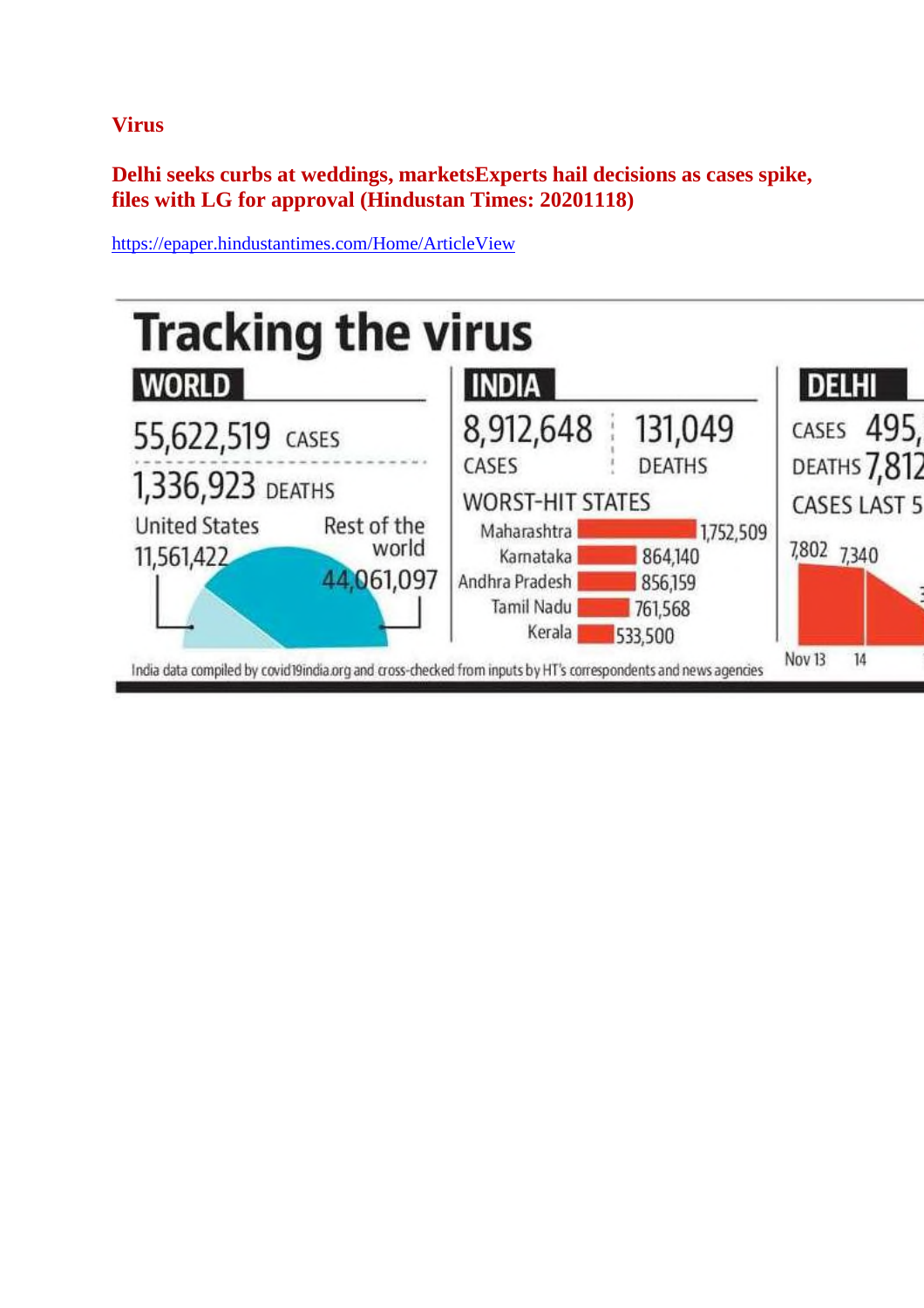# **Action plan**



## **WHAT THE CM SAID**

"Today, we have decided that the order (allowing 200 quests at weddings) should be rescinded and the limit of 50 reinstated"

-KEJRIWAL said at a press briefing over video

"Secondly... Union government should allow us to assess if people are not following appropriate behaviour at a market and shut it down if we feel it could turn into a hot spot"

### **WHAT EXPERTS SAY**

"The decision on markets looks like a focused restriction measure which is temporary in nature and should not ideally be compared with the lockdown. There can be an economic impact for a short period but Delhi is also witnessing a health emergency"

-DR JACOB JOHN, former head of clinical virology department at **Christian Medical College, Vellore** 

#### **Abhishek Dey and Anonna Dutt**

letters@hindustantimes.com

New Delhi : The Delhi government wants to reduce the number of people at weddings to 50 and has asked the Union government for powers to lock down markets if they turn into hot spots, chief minister Arvind Kejriwal said on Tuesday — both much-needed curbs as the Capital struggles to tame a rising wave of Covid-19 infections that has pushed hospitals to the brink.

Both the decisions, which were welcomed by experts, have been sent to the lieutenant governor (LG) Anil Baijal for approval.

In the week ending November 14, Delhi recorded previously unseen levels of new cases, and daily fatalities have hovered close to 100 a day. New deaths usually reflect infections that took place three-four weeks ago. New cases declined over the weekend, but this is likely to be misleading since the weekend and two festivals (Diwali and Bhai Dooj) led to fewer tests.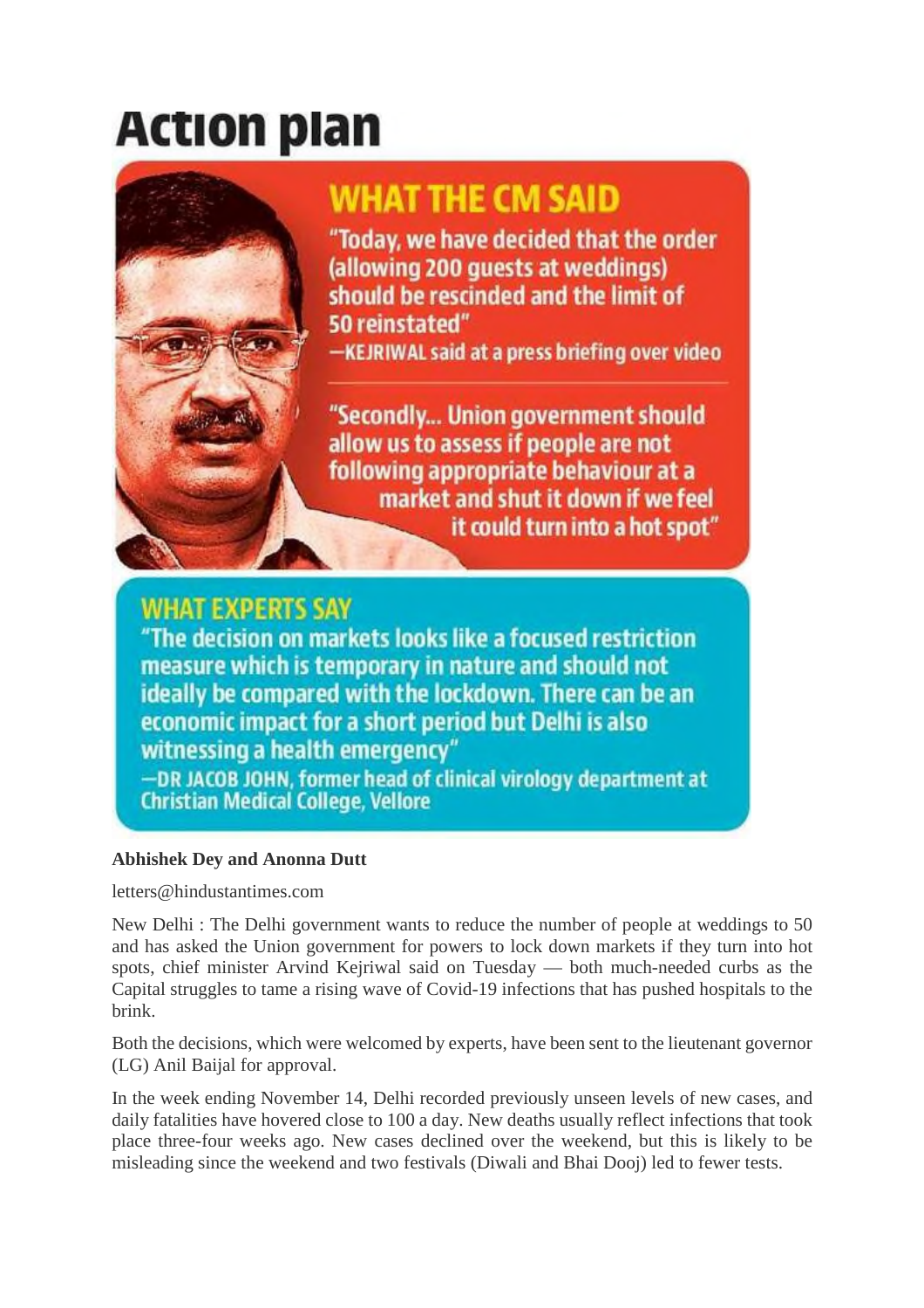"A few weeks back, when the Covid-19 situation improved in Delhi, the government in keeping with central guidelines issued an order allowing 200 people to attend weddings, up from the limit of 50 before. Today we have decided that the order should be rescinded and the limit of 50 reinstated," Kejriwal said at a press briefing over video.

"Secondly, we saw in the run-up to Diwali that people were not wearing masks or following social distancing at many markets, which led to a spurt in infections. We have now sent a proposal to the Union government to allow us to assess if people are not following appropriate behaviour at a market and shut it down if we feel it could turn into a hot spot," he added.

The Union home ministry, which is the main agency coordinating measures in response to the coronavirus pandemic, has ordered regional governments across the country to seek its permission before announcing any lockdowns.

By Tuesday evening, the office of the LG received both files, said a senior official who did not wish to be identified. While the LG is likely to take a call on the wedding-related proposal on his own, he shall be forwarding the market-related proposal to the National Disaster Management Authority (NDMA) and Union home ministry, the official said.

Kejriwal added that he hopes that such measures will not be required since the festival rush is now over at marketplaces. "All governments and agencies are making double efforts to contain the coronavirus infections. But we will not be able to achieve this unless everyone does their part," the chief minister said in what he described as "an appeal with folded hands".

The CM's stance appeared to be at odds with remarks on Monday by Delhi health minister Satyender Jain, who said the Capital's third wave of infections has peaked and that there will be no new lockdowns. Hours after Kejriwal's Tuesday briefing, deputy chief minister Manish Sisodia told HT: "We want to clarify that this is not a lockdown. The concept of lockdown has not helped in the fight against Covid-19 in a long run. This is a generic permission we have sought from the central government for emergency situations."

Alarm at the situation has particularly grown since Sunday, when a high-level review of the situation involving the topmost state and central authorities – including Kejriwal and home minister Amit Shah – found that the situation in Delhi was unlike anything seen across the worst-hit regions in the country. At its peak, according to a presentation by Niti Aayog's VK Paul, Delhi added more infections per million than Maharashtra or Kerala – the two other states hit hard by the pandemic.

Daily hospitalisation data collated by the government showed that the number of people admitted crossed the 9,000-mark for the first time and that from among 3,500-odd ICU and ventilator beds earmarked for Covid-19 patients, only a little over 400 are vacant.

Between November 1 and 16, over 101,000 Covid-19 infections were added to Delhi's tally. In this period, the city recorded most infections (8,593 on November 11) and deaths (104 on November 12) for a single day.

Health experts have repeatedly said the reinstating of some curbs may be inevitable to tackle this situation.

"The Covid-19 situation in Delhi is in bad shape now. Such restrictions are much needed. A lot of transmission of the virus is likely to have happened during the festive season and the effects will be visible in the weeks ahead. The government should scale up testing, surveillance and containment efforts as well," said Dr Lalit Kant, former head of epidemiology and communicable diseases at the Indian Council of Medical Research (ICMR).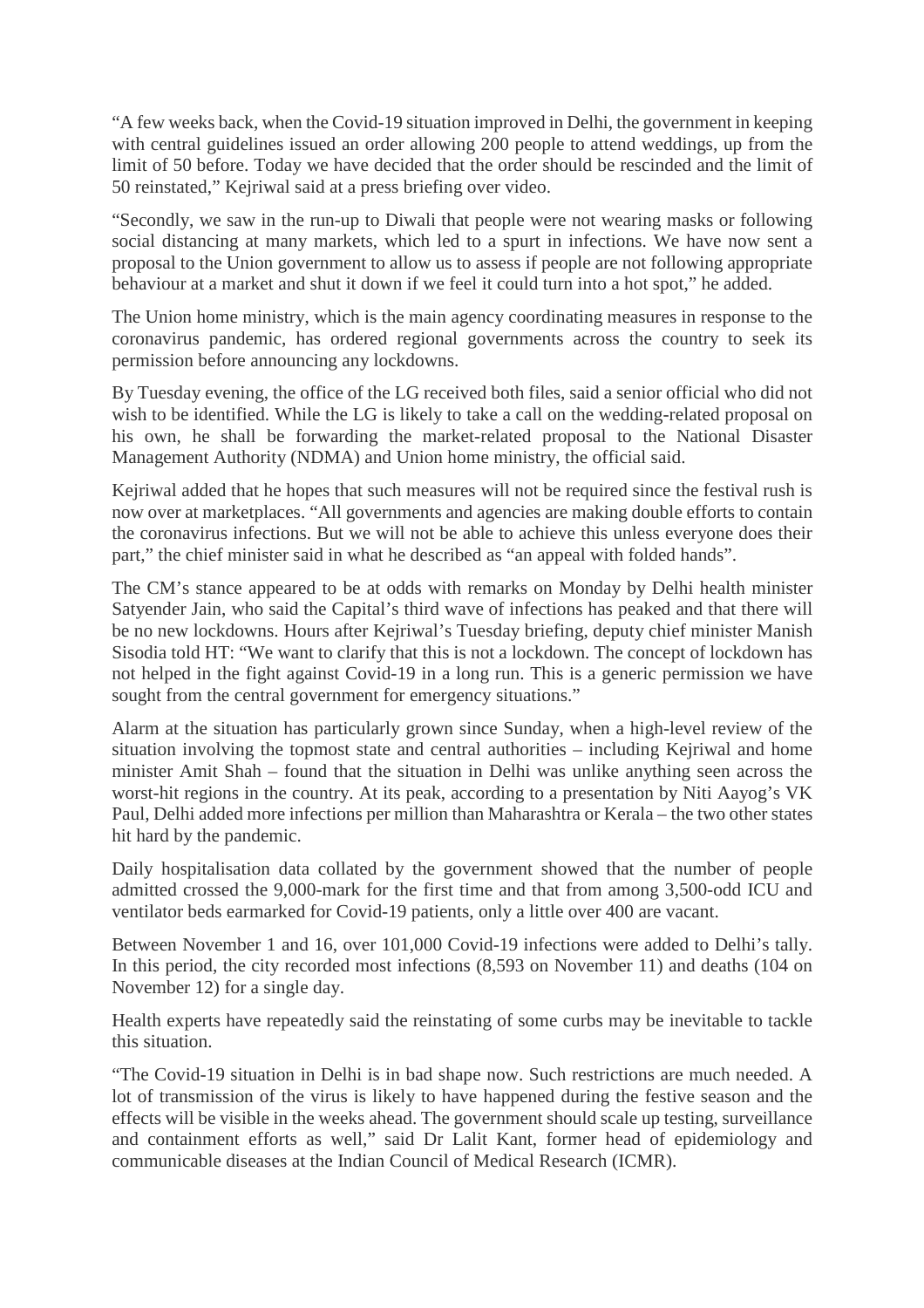Since Monday, officials of the Union and Delhi government have been preparing to marshal more resources. "The current 3,500 ICU beds will be increased to 6,000 in the next few days with the help of Delhi government, army and central government. The army-run hospital in Dhaula Kuan will add 537 ICU beds, the central government hospitals 45, and 2,680 beds will be added by the Delhi government, mostly through the order reserving 80% ICU beds in 33 big private hospitals," Paul said at a press briefing on Tuesday.

Union health secretary Rajesh Bhushan, who was also at the briefing, said: "It has been decided that the number of tests will be doubled in Delhi between 1 lakh and 1.2 lakh. And, a strategy for the same has been devised. However, we need to ensure that the ratio between rapid antigen tests and the RT PCR is right; it should not become lopsided in the favour of rapid antigen tests".

Two other major steps in the works are a redrawing of the containment strategy and citywide door-to-door canvassing in which officials will urge anyone with symptoms to get tested. According to officials, the specifics of both these measures are likely to be announced in the coming days.

Wedding hall industry representatives said they were worried about the economic fallout of the new curbs.

"The Delhi government's proposal to restrict the number will ruin us. It is only after the Delhi government increased the number of guests at weddings, we started taking bookings for up to 200 guests. The cards have been distributed and we have called back our workforce from their villages, as we finally had work. This decision will adversely impact the livelihood of 1 million families associated with the wedding business," said Sandeep Madan, vice president of Community Welfare Banquet Association.

Brijesh Goyal, president of chamber of trade and industry, said: "Traders are anxious in Delhi after Tuesday's announcement. We will do a video conference on Wednesday with more than 200 market associations in which we will be recording the views and opinions of the traders, which will be sent to the chief minister's office, and we shall also be discussing measures related to social distancing, Covid-19 appropriate behaviour and precautions that can be taken to avoid temporary shutting down of any market."

But experts said the measures were required. "The decision on markets looks like a focused restriction measure which is temporary in nature and should not ideally be compared with the lockdown that we have witnessed earlier. There can be an economic impact for a short period, wherever the restrictions are imposed, if approved, but Delhi is also witnessing a health emergency and the Covid-19 numbers are worrisome," said Dr Jacob John, former head of clinical virology department at Christian Medical College, Vellore.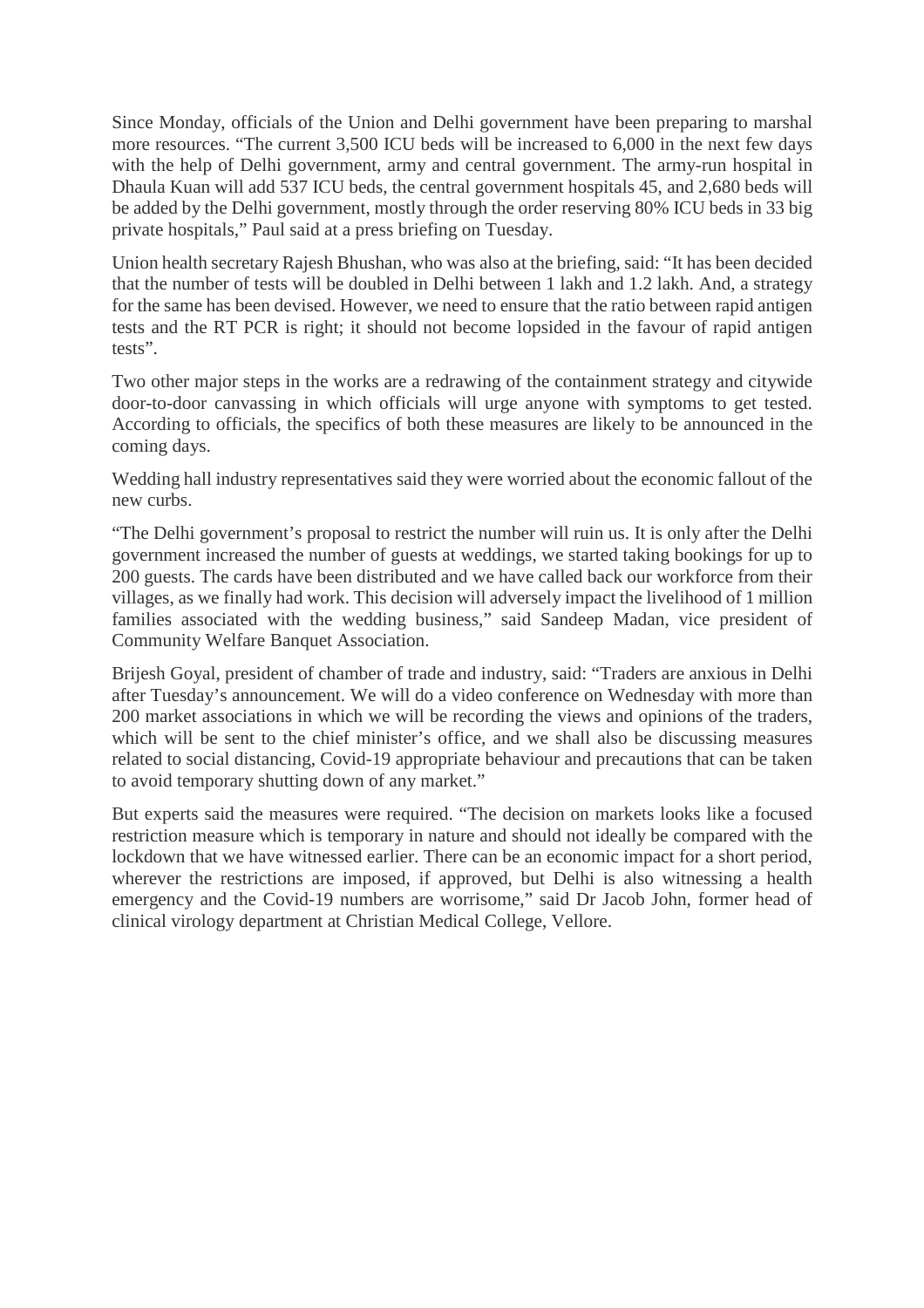#### **Covid-19: What you need to know today (Hindustan Times: 20201118)**

https://epaper.hindustantimes.com/Home/ArticleView

Delhi is in the grip of a third wave of the coronavirus disease (Covid-19), but what of the rest of India?

On Monday, India recorded 27,968 cases of Covid-19, according to the HT dashboard. Recorded cases typically lag tests by a day, so some credit for the low number of cases should go to the corresponding low number of tests conducted on Sunday (735,551; as compared to an average of 1,098,200 every weekday last week). India conducted only 674,020 tests on Monday, a public holiday in many parts of the country. Not surprisingly, on Tuesday, the country recorded 38,599new cases. France recorded 27,228 cases on November 15, according to the NYT database. On Monday, the United Kingdom recorded 21,363 cases, Italy 27,352, and the US 166,581.

Despite the temporary anomalies created by low testing over the weekend and on Monday in India, it is entirely possible that the number of daily case numbers in some European countries will overtake that in the country if they continue on their current trajectory. According to the Johns Hopkins Coronavirus Research Center, India and Germany are the only two, among the 10 worst-affected countries currently, whose case trajectory is trending south.

India's, especially, has been trending south consistently since mid-September.

Between early August and mid-October, India's daily case numbers (on the boil in that period) were higher than those in the US too. And in absolute terms, India's numbers are where they were in July.

India's trajectory presents an interesting visual study — it stayed flat (and this is even more marked when seven-day averages are considered) for almost two weeks in late October and the first half of November. This usually means the end of one wave, and the beginning of the next. Instead, perhaps because of the spate of public holidays that followed — Saturday was Diwali, and Monday was Bhai Dooj, making it a three-day weekend for testing — the numbers have fallen further.

Disregarding this, this columnist is beginning to see the beginning of the second wave in the country. This is an early call (and a worrying one). It is based on data, though. There has been a rise in daily new cases over the past two weeks (again, I've disregarded data of the past three days) in Gujarat, Haryana, Himachal Pradesh, Madhya Pradesh, and Rajasthan. Interestingly, three of these states, Gujarat, Madhya Pradesh and Rajasthan, were early hot spots of the coronavirus disease in the country. It stands to reason that if there is a temporal pattern to the trajectory of the pandemic, then these states should register it first.

This prediction comes with a caveat, though, one that has to do with the prevalence of the infection in a region. This is a parameter best captured through widespread antibody testing popularly called sero surveys in India. Such surveys test for Covid-19 antibodies, and their presence usually indicates exposure to, and therefore, immunity, even if only temporary, from the disease. I say usually because researchers are learning that certain populations or population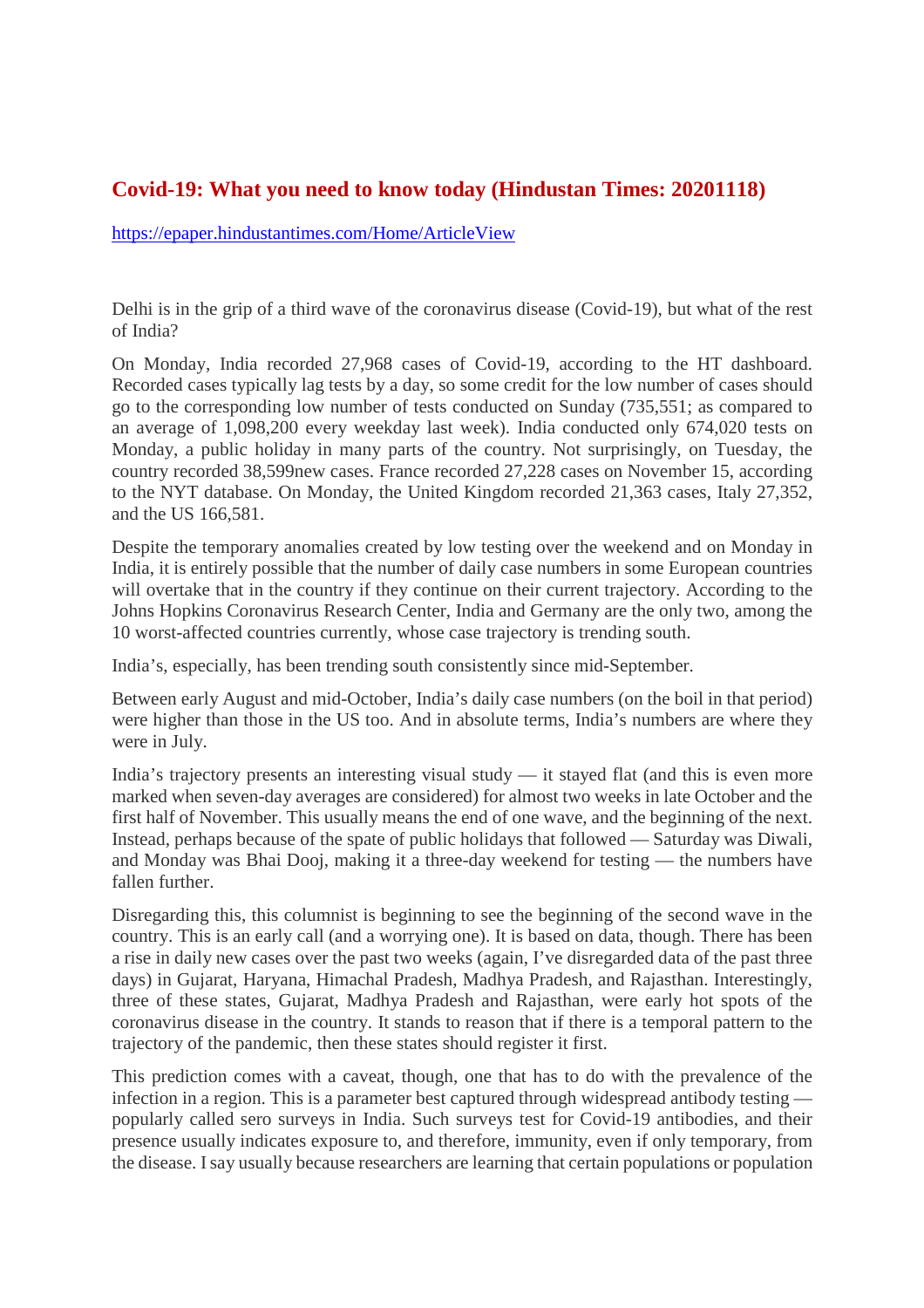segments have antibodies that recognise and fight the Sars-CoV-2 virus without having been exposed to it — one reason proffered by some for low fatality rates in parts of Africa.

Unfortunately, India has been remiss with such surveys. While the Indian Council of Medical Research (ICMR) mandated that each of the 700-odd districts in the country conduct sero surveys regularly, few have done so. The result is a patchwork of data that confuses more than it enlightens.

There is another reason why I think India is seeing the beginning of a second wave, which will become evident within the next fortnight — in countries that have seen second (and in some cases third) waves, these have been preceded by the easing of restrictions, holidays and celebrations that witnessed social gatherings, or large public events. Most parts of India have seen all, or at least some of these, over the past two months and especially in recent weeks.

I'd love to be wrong about this, though.

#### **Health Care Services**

#### **Hospitalisations rise to 9k, 88% ICU beds takenLess than 7,000 cases recorded three days in a row, mainly due to fewer tests; 9,215 admitted with infection on Tuesday(Hindustan Times: 20201118)**

https://epaper.hindustantimes.com/Home/ArticleView



More than 55% of the total Covid beds in Delhi were occupied on Tuesday. Sanchit Khanna/HT **PHOTO** 

The number of hospitalisations due to the coronavirus disease (Covid-19) reached an all-time high on Tuesday, crossing the 9,000-mark for the first time even as Delhi recorded less than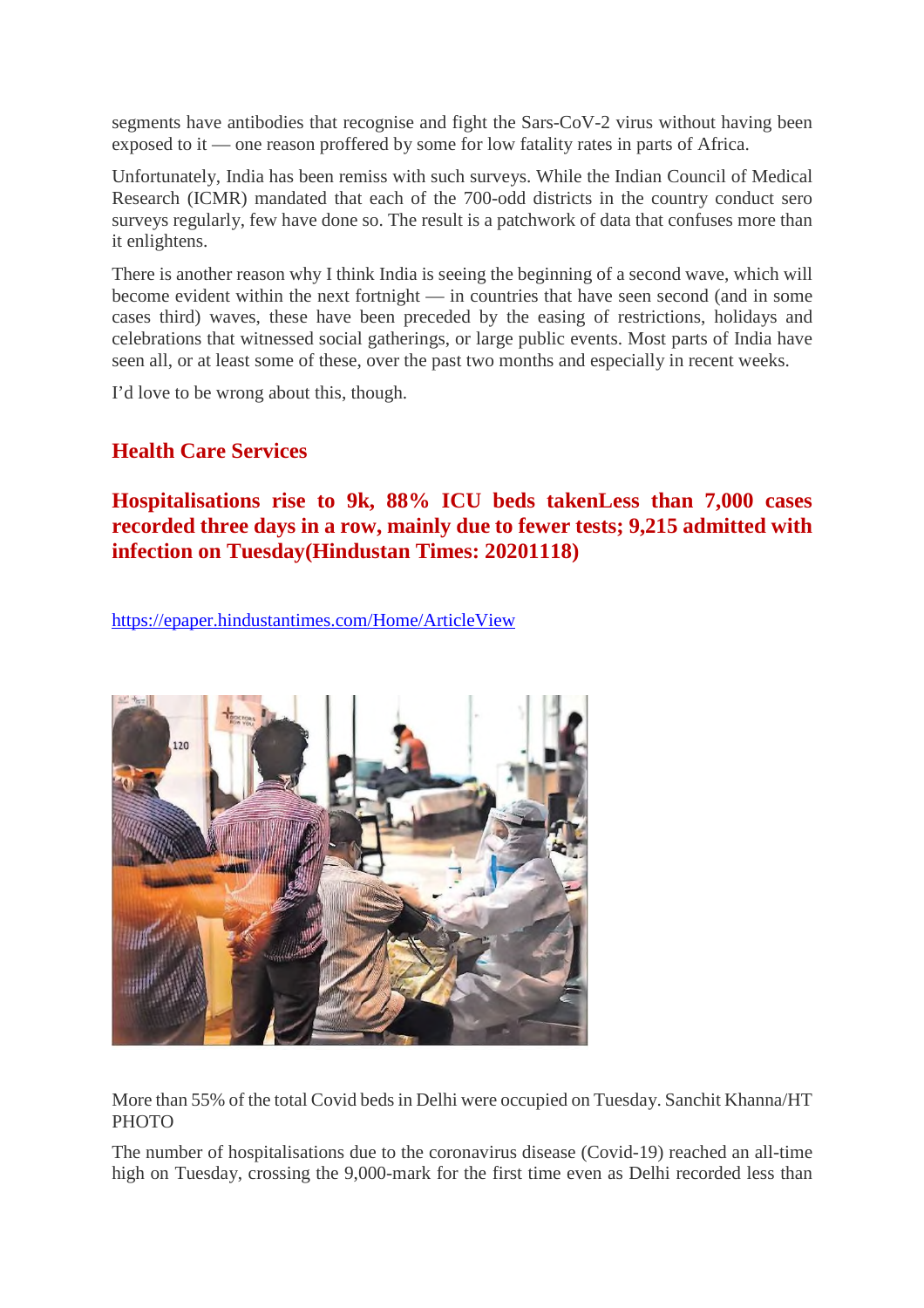7,000 cases for three days in a row, mainly because of fewer tests conducted during a long Diwali weekend.

As on Tuesday, 9,215 patients were admitted with the infection at various city hospitals. 6,396 cases were reported with just over 49,000 tests being conducted on Tuesday -- 32,431 rapid antigen and 16,600 of the more accurate RTPCR tests, according to the daily health bulletin released by the Delhi government.

On average, 54,000 tests were being conducted each day before Diwali.

With 99 deaths on Tuesday, Delhi reported more than 90 deaths for six days in a row. With these deaths, the seven-day average case fatality ratio (CFR) – the proportion of people who die among those who test positive – touched 1.65%, the highest since the beginning of August. The total CFR, which had been on the decline, also inched upwards over the last four days and stood at 1.58% on Tuesday.

At its peak, the number of hospitalisations had hit 6,264 during the first surge of infections in June-July and 7,051 during the second surge in September. Delhi health minister Satyendar Jain had on Monday said Delhi has already crossed the peak for the third wave of infections.

With the increase in hospitalisations, more than 55% of the total beds earmarked for the treatment of Covid-19 patients were occupied as on Tuesday evening, according to the Delhi corona app. However, the cause of concern is the number of ICU beds. Over 88% ICU beds were occupied across hospitals on Tuesday evening.

"If the increase in the number of cases continues, there will be a crisis. This is because most of the ICU beds are already occupied. A positivity rate of 13 to 15% means widespread transmission is happening. And, we have everything open other than the schools; the markets have been crowded during the festive season," said Dr Sanjay Rai, head of the department of community medicine at All India Institute of Medical Sciences (AIIMS).

The current ICU capacity of just over 3,500 beds is likely to go up to 6,000 in the next few days. The army-run hospital in Dhaula Kuan will add 537 ICU beds, the central government hospitals 45, and 2,680 beds will be added by the Delhi government, mostly by reserving 80% ICU beds in 33 big private hospitals.

"The kind of intensity of the pandemic can be dangerous to lives, livelihood and fabric of the society. We as citizens have to play our role. If you see Europe, their beds are getting over again," said NITI Aayog member Dr VK Paul in a press briefing on Tuesday.

He said Delhi had shown "dramatic improvement" when it came to timely hospitalisation of patients. "Initially, when the pandemic had started – till about June – nearly 60 to 70% of the deaths in hospitals happened within the first 72 hours. Half of these deaths happened within the first 24-hours of admission. In Delhi, there has been a dramatic change since. We are still monitoring the mortality as it shows the efficiency of the system – mobilising patients from home, ambulance service, access to beds, and efficiency of the treatment," said Dr Paul.

Admitting that private hospitals had played an important role, he said that the 10 inspection committees constituted by the government were to "improve coordination". "The teams will inspect, see if there are any gaps and address them, and wherever they need help it will be extended. They will also see whether the patients and family satisfied," he said.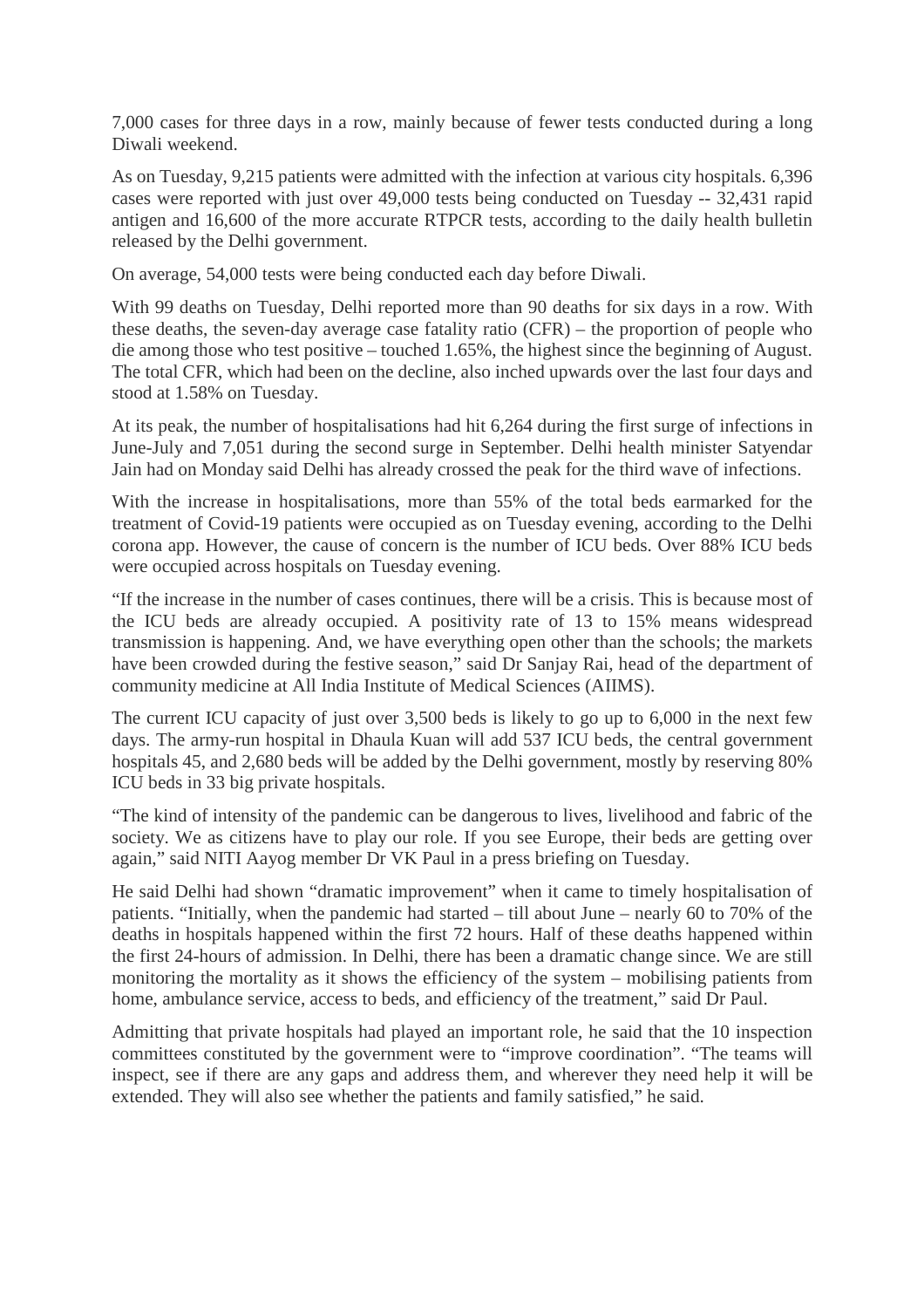#### **Health Ministry**

#### **COVID-19 | Vaccine a game-changer but not the end-all of the pandemic: Health Ministry**

#### **A medical worker collects a swab sample from a woman for a RT-PCR test for the COVID-19 at a street in New Delhi on November 17. (The Hindu: 20201118)**

https://www.thehindu.com/news/cities/Delhi/doubling-covid-19-testing-capacity-raising-icubeds-among-steps-taken-to-tackle-spike-in-cases-in-delhi-government/article33117892.ece

Situation in Delhi is a matter of concern, says Secretary

Stating that there are five COVID-19 vaccine candidates at different stages of trials in India, two in the third phase, NITI Aayog member (health) Dr. V.K. Paul said on Tuesday India wants to reiterate what the World Health Organisation has said about the vaccine "being a gamechanger but not being the end-all of the pandemic".

He said the vaccine, when it is available, will complement the other tools that already exist to tackle the pandemic.

Health Secretary Rajesh Bhushan said recovered cases in India have now crossed 82.9 lakh.

"The country has a recovery rate of more than 93%. An average 46,701 cases recovered daily in the last week while an average 40,365 new cases were reported daily in the last week. More than 12.65 crore tests were conducted and India is reporting a cumulative positivity rate of 7.01% with daily positivity rate in the last week, of 4.1%,'' he said.

Coronavirus India lockdown day 236 live updates

Stating that the situation in Delhi is a matter of concern, the Health Secretary said the testing rate during September (after the cases stabilised) had plateaued and that SOPs weren't implemented as effectively.

"This will change now as per a detailed plan that has been set in motion for the Capital. As part of COVID-19 appropriate behaviour, people must ensure that if they are having any symptoms then they must get tested. Don't hesitate to get tested,'' he said.

Also speaking at the conference, Dr. Paul said house-to-house surveys will be done in the containment zones in Delhi. "This will also be done in other vulnerable zones.''

The Health Ministry said 75.14% of the new cases have been reported from 10 States/UTs with Delhi seeing a surge in new cases over the last few days. The Capital has reported 3,797 cases in the past 24 hours, followed by West Bengal (3,012 cases). Kerala recorded 2,710 cases. 78.40% of the 449 new deaths are concentrated in 10 States/UTs and more than a fifth, 22.76%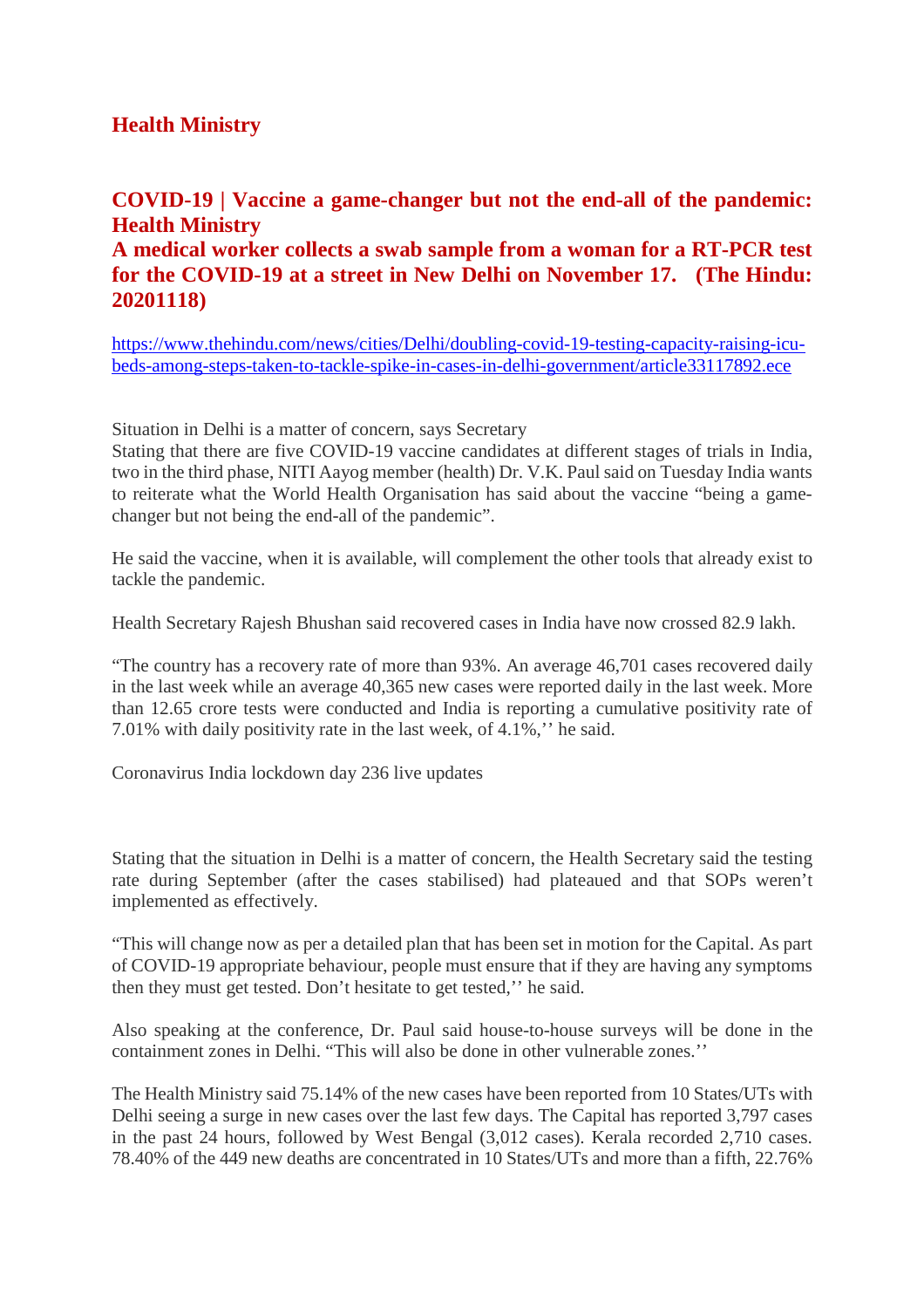of new fatalities reported are from Delhi (99). Maharashtra reported 60 fatalities followed by West Bengal  $(53)$ .

It said India has been recording around 30,000 daily new cases for the last two consecutive days. "29,163 cases were reported in the last 24 hours. The country has also seen less than 50,000 daily new cases being registered continuously for the past 10 days. The trend of new daily recoveries exceeding the daily new cases continues with 40,791 cases recovering in the last 24 hours against just 29,163 newly detected cases,'' it said. The Ministry said total tests stand at 12,65,42,907.

#### **Naturopathy Day**

#### **Naturopathy Day: A good time to discuss this science of healing (The Hindu: 20201118)**

https://www.thehindu.com/life-and-style/drugless-healing-naturopathy/article33114563.ece

This drugless form of healing does not use any form of medication. Ahead of Naturopathy Day (November 18), we explore its core concepts:

Bookend between Mahatma Gandhi's birthday on October 2 and Naturopathy Day on November 18 this year, the National Institute of Naturopathy (NIN), Pune, has been conducting a series of Facebook live sessions to help people understand the principles of the practice. Gandhi was a proponent: he practised this form of drugless healing himself and often selfexperimented, wrote a book called Nature Cure, and helped set up Nisargopachar Ashram at Urulikanchan near Pune that is a naturopathy centre. The invisible letter in AYUSH, because it goes along with yoga, naturopathy hasn't got the press that Ayurveda has.

Dr Satya Lakshmi, Director, NIN, says, "The idea is to make Mahatma Gandhi's commitment to nature cure and his approach to health known to people. We thought it hadn't been given much importance in public discourse." The institute will release a book on Naturopathy Day titled, Gandhi the Healer, which will be available for free download as an ebook from the NIN website (ninpune.ayush.gov.in). Its contents are culled from various works published by Gandhi.

It is the art and science of healthy living that does not apply any form of medication. "We look at the body holistically, and believe that the accumulation of toxins is the root cause of all diseases. The treatment is detoxification," says Dr Babina NM, Chief Medical Officer at Jindal Naturecure Institute in Bengaluru.

She says naturopaths believe that the body is made up of panchamahabhoota, the five elements of earth, water, fire, air, space. "So the main treatments correspond to these," she says. For instance, earth treatments may include mud packs, water treatments may have a hip bath for pelvic disorders, fire treatments may include steam baths and hot oil packs, space treatments will have fasting, while air treatments centre on pranayama. "We believe in the body's innate capacity to heal itself," she says. Elimination forms a large part of the treatment, through four elimination organs: the skin, lung, kidney, and colon.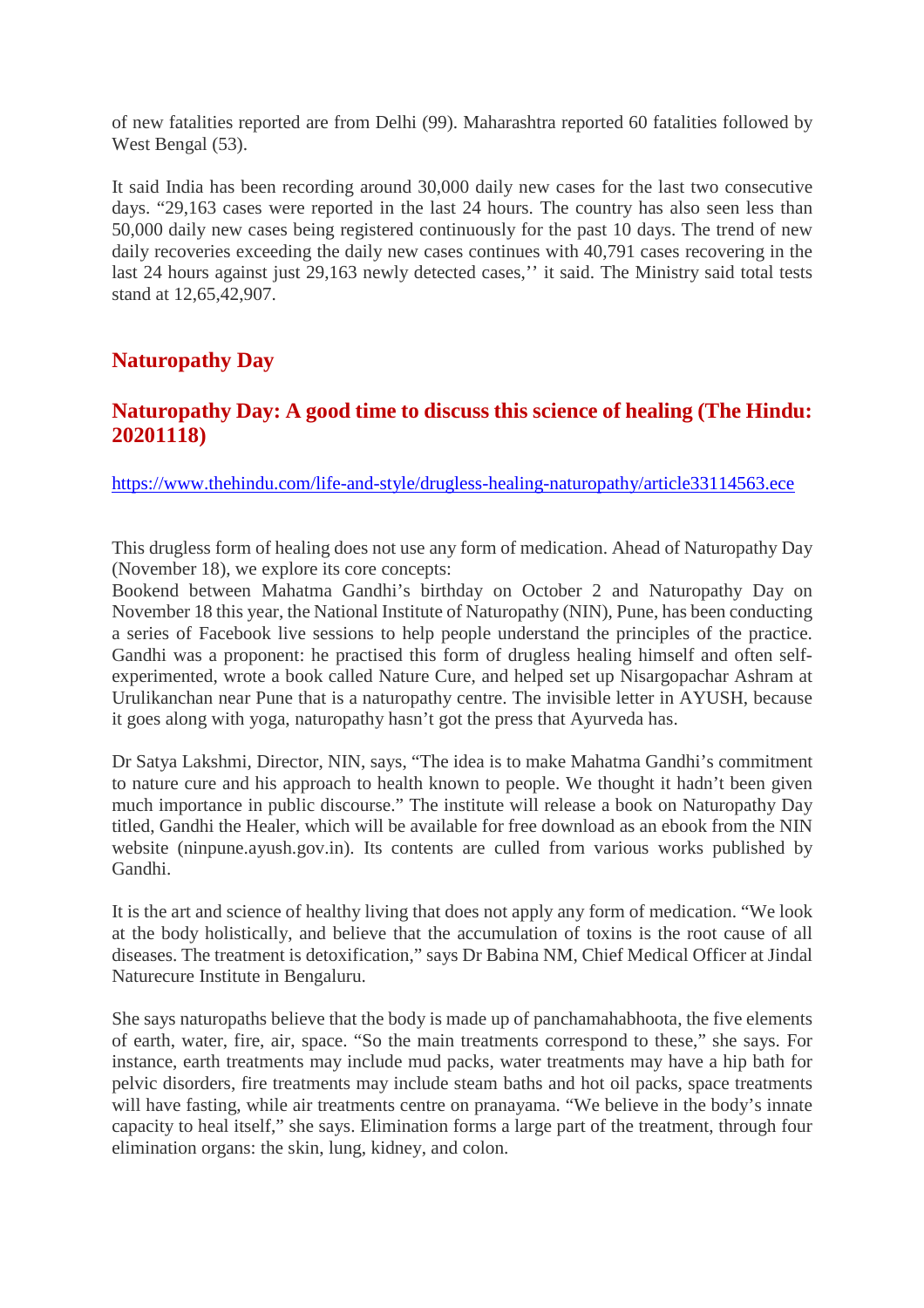Most facilities insist you spend at least a week there, so you are put through a regimen and get a chance to experience what an ideal lifestyle means for you (since treatment is based on personalisation), so you can go home and practice the same. "Physiological and psychological rest is important during the treatment period," says Babina, adding that it's difficult to get that at home.

Naturopathy practitioners are trained through a five and half year BNYS — Bachelor of Naturopathy and Yogic Sciences, though there are also an array of diploma and certificate courses, with the established centres asking for degree course graduates. Most degree programmes have their own entrance exams. "Students study regular MBBS courses like anatomy, physiology, biochemistry, except pharmacology," says Babina.

Its limitations are for emergency situations, like accidents or a heart attack. "We are only saying medicine shouldn't become a part of life. We shouldn't eat out daily and pop a pill," says Dr Abhishek Devikar, the Medical Director at Nisargopachar Ashram. This focus on lifestyle changes brings many people to naturopathy, including those who are looking at lifestyle-related disorders, weight loss, those for whom all other streams of medicine have failed, and those who want to detoxify after heavy medication (like chemotherapy).

The reasons naturopathy has failed to take off are many, says Dr Devikar, including the lack of a central governing body to regulate the study and practice of the system, and the fact that it has no pharma products to market.

#### **Vitamin A**

#### **Cold temperatures, Vitamin A capable of burning fat faster, says study (New Kerala: 20201118)**

https://www.newkerala.com/news/2020/200145.htm

New study published in the journal of Molecular Metabolism shows the effects of cold temperatures and Vitamin A are useful for burning the body fat faster.

Both weight gain and weight loss are driven by our hormones. But, shredding fat demands more struggle than that of gain. People who go through strict diets and exercise plans to shred fat may start to clinch the winter season after a new study that found cold temperatures and increased vitamin A encourage burning of fat.

According to a report by Fox News, the journal of Molecular Metabolism explored that cold temperature and vitamin A are capable of converting white fat, storing excess calories to brown fat, which "stimulates fat burning and heat generation."

During the research, cold temperatures were applied to mice, which resulted in increased vitamin A production and higher fat burning.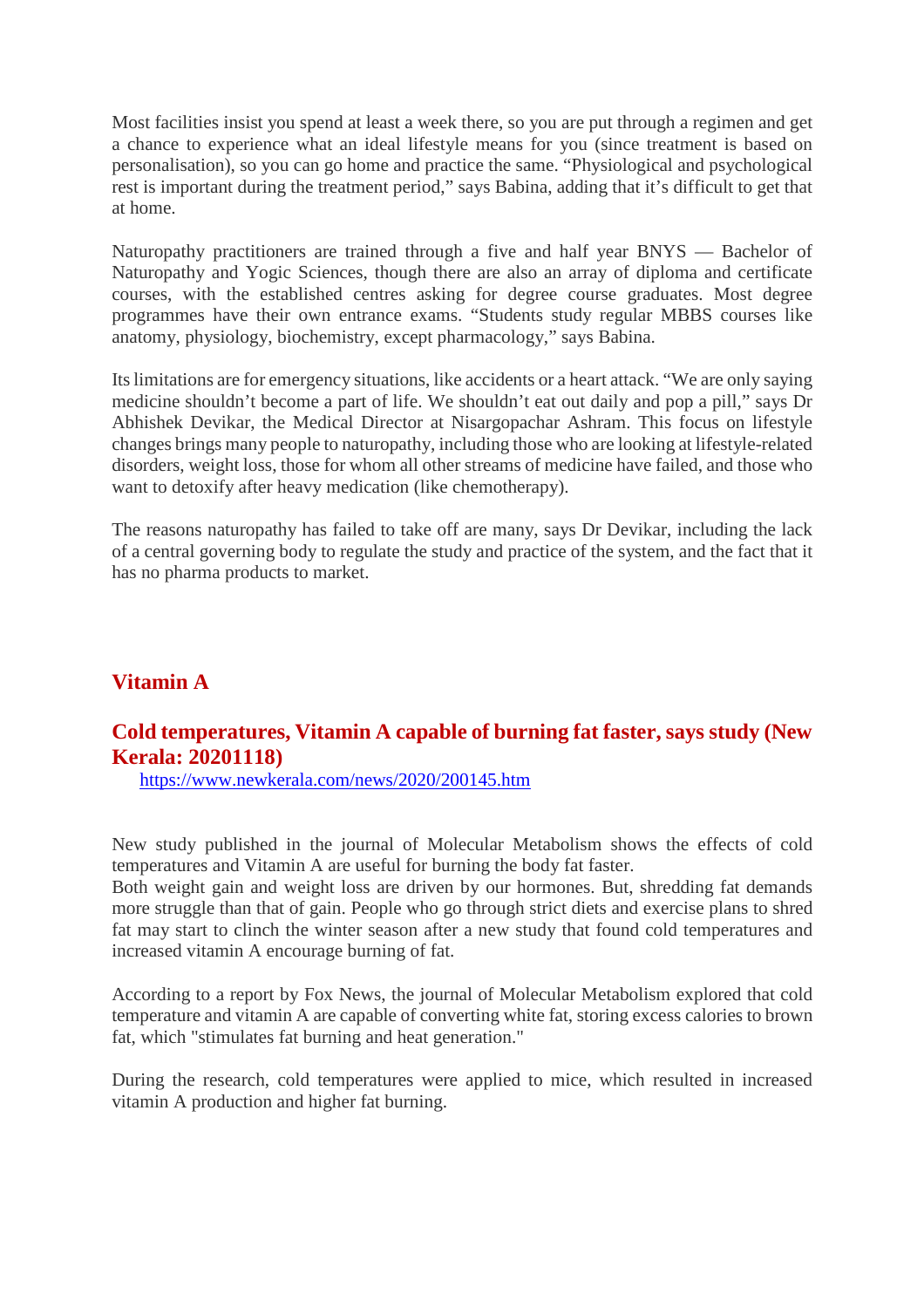According to the findings, Vitamin A reserves are mostly stored in the liver and because cold temperatures increase the levels of Vitamin A and its blood transporter, retinol-binding protein, it can convert white to brown fat, thus encouraging faster fat burning.

On the other hand, when 'the vitamin A transporter 'retinol-binding protein' was blocked in mice, the fat did not 'brown' and the mice were unable to protect themselves from the cold, reported by Fox News.

The above-mentioned findings are efficient in providing a significant solution to various weight-gain related problems like obesity.

However, one of the study's lead researchers, Florian Kiefer from the Medical University of Vienna, cautioned against taking large quantities of vitamin A supplements in an effort to lose weight.

Whereas, MedUni Vienna, told Fox News, "Our results show that vitamin A plays an important role in the function of adipose tissue and affects global energy metabolism. However, this is not an argument for consuming large amounts of vitamin A supplements if not prescribed, because it is critical that vitamin A is transported to the right cells at the right time."

While describing the effectiveness of the new technique, she added, "We have discovered a new mechanism, by which vitamin A regulates lipid combustion and heat generation in cold conditions. This could help us to develop new therapeutic interventions that exploit this specific mechanism."

#### **Asthma**

#### **Night shift workers at high risk of severe asthma: Study (New Kerala: 20201118)**

https://www.newkerala.com/news/2020/200084.htm

a major study, researchers have revealed that shift workers, especially those working permanently in the night rotation, may be at heightened risk of moderate to severe asthma. According to the study, published in the journal Thorax, around one in five employees in the developed world works permanent or rotating night shifts.

Shift work causes a person's internal body clock (circadian rhythm) to be out of step with the external light and dark cycle.

"This misalignment is associated with a heightened risk of various metabolic disorders, cardiovascular disease, and cancer," said study authors from University of Manchester in the UK.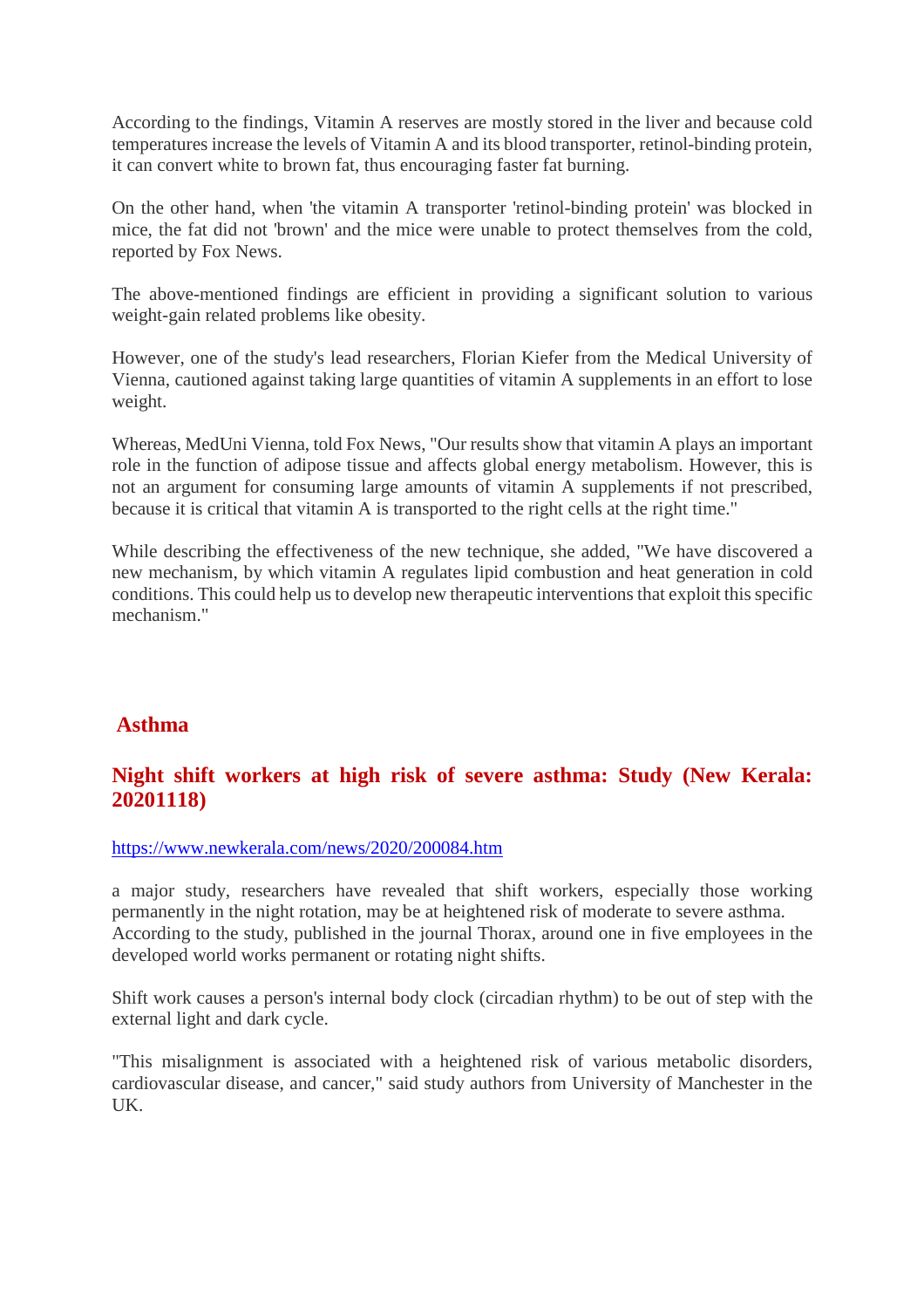Symptoms of asthma, such as wheeze and airway whistling, vary considerably, according to the time of day or night, and the researchers wanted to find out if shift work might also be associated with an increased risk of asthma and/or its severity.

They were also keen to explore how influential chronotype--individual body clock preference for morning or evening activity--and genetic predisposition to asthma might be.

They drew on medical, lifestyle, and employment information supplied between 2007 and 2010 by 286,825 participants in the UK Biobank.

All these participants were aged between 37 and 72, and either in paid employment or selfemployed.

Most (83 per cent) worked regular office hours, while 17 per cent worked shifts, around half of which (51 per cent) included night shifts.

Shift patterns comprised never or occasional night shifts; irregular or rotating night shifts; and permanent night shifts.

Compared with those working office hours, shift workers were more likely to be men, smokers, and living in urban areas and in more deprived neighbourhoods. They also drank less alcohol, slept fewer hours, and worked longer hours.

Night shift workers are considered to be 'owls' and generally have poorer health.

Some 14,238 (around five per cent) of all the study participants had asthma and in 4,783 (nearly two per cent) symptoms were moderate to severe (based on their medications).

The researchers compared the effect of working office hours with shift work on asthma diagnosis, lung function, and symptoms of asthma.

There was a 36 per cent increase in the odds of having moderate to severe asthma in permanent night shift workers compared to those working normal office hours.

Similarly, the odds of wheeze or airway whistling were 11-18 per cent higher among those working any of the three shift patterns, while the odds of poorer lung function were around 20 per cent higher in shift workers who never or rarely worked nights and those working permanent night shifts.

#### **Pregnancy**

#### **Every pregnancy helps reduce endometrial cancer risk: Researchers (New Kerala: 20201118)**

https://www.newkerala.com/news/2020/199983.htm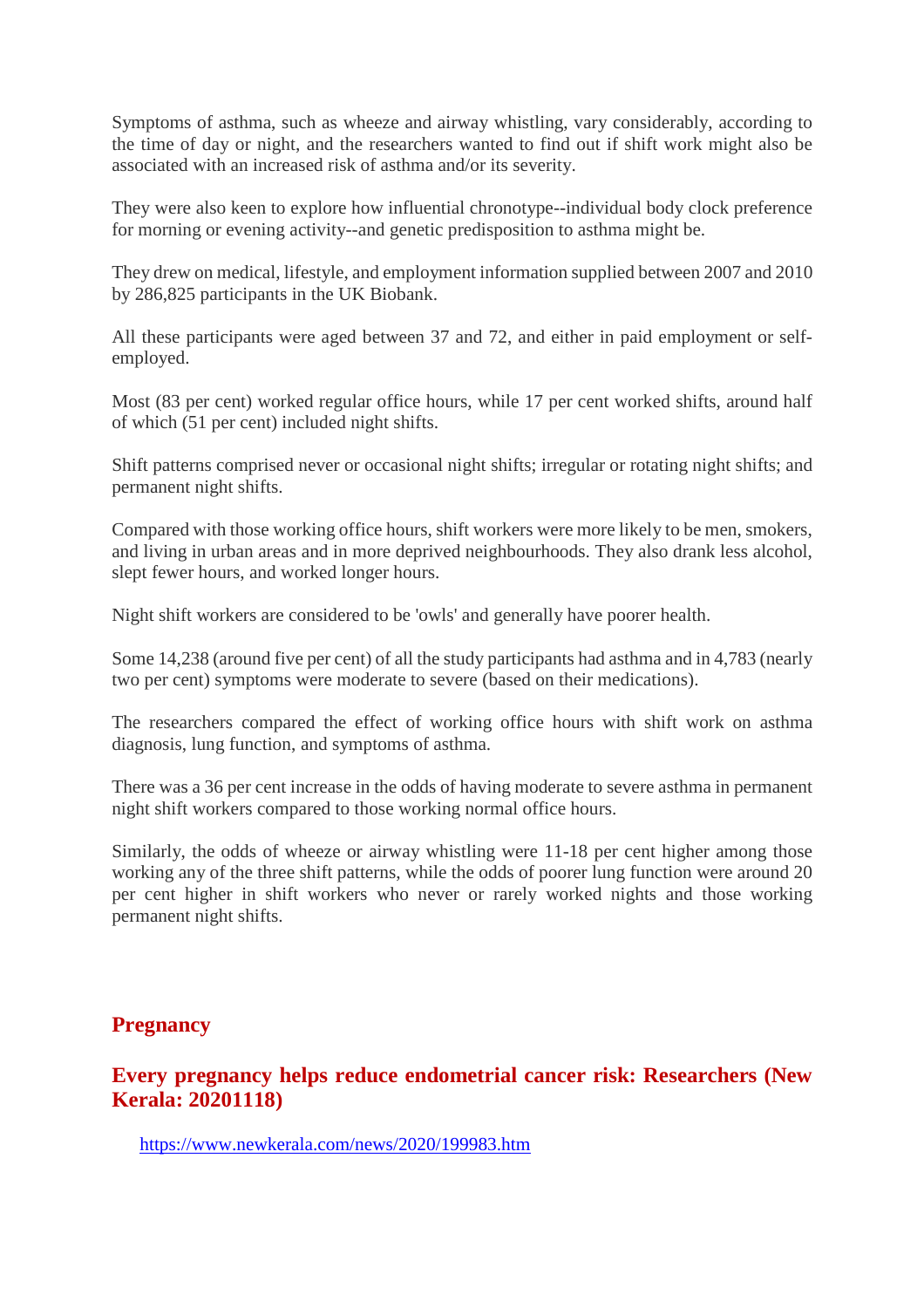Each additional pregnancy a woman experiences, including those that result in miscarriage, can help reduce her risk of developing endometrial cancer, new QIMR Berghofer research has found.

The research led by the head of QIMR Berghofer Medical Research Institute's Gynaecological Cancers group, Professor Penelope Webb, found the risk continued to drop with each pregnancy, even up to as many as eight pregnancies.

Professor Webb said the study findings provided new insight into endometrial cancer, which is estimated to be the 5th most common cancer diagnosed among Australian women.

"It's well known that having a full-term pregnancy reduces a woman's risk of developing endometrial cancer, but our research has shown that not only does each additional full-term pregnancy reduce that risk by about 15 per cent, the reduction continues for up to at least eight pregnancies," Professor Webb said.

"We have also clearly shown for the first time that pregnancies that end in a miscarriage also reduce risk of endometrial cancer by about seven per cent," the professor added.

"Unlike many other cancers, endometrial cancer rates are increasing so it is vital that we get a better understanding of the factors that affect a woman's risk. If scientists can understand what drives endometrial cancer, there's hope that we may be able to prevent women from developing it in the future."

The researchers examined pregnancy data from 30 studies conducted around the world, including Australia, held by the Epidemiology of Endometrial Cancer Consortium. This included 16,986 women with endometrial cancer and 39,538 women who have never had the disease.

First author, Associate Professor Susan Jordan who is now at The University of Queensland School of Public Health, said the study findings raised questions about the commonly held belief that hormone levels in the last trimester provide the protective effect against women's cancers.

"Our analysis in this large group of women shows that while a full-term pregnancy is associated with the greatest reduction in risk for endometrial cancer, even pregnancies that end in the first or second trimester appear to provide women with some protection," Associate Professor Jordan said.

"This suggests that very high progesterone levels in the last trimester of pregnancy is not the sole explanation for the protective effect of pregnancy. If women who experience miscarriage have a seven to nine per cent reduced risk of endometrial cancer, then early pregnancy factors may also be playing a protective role against this disease.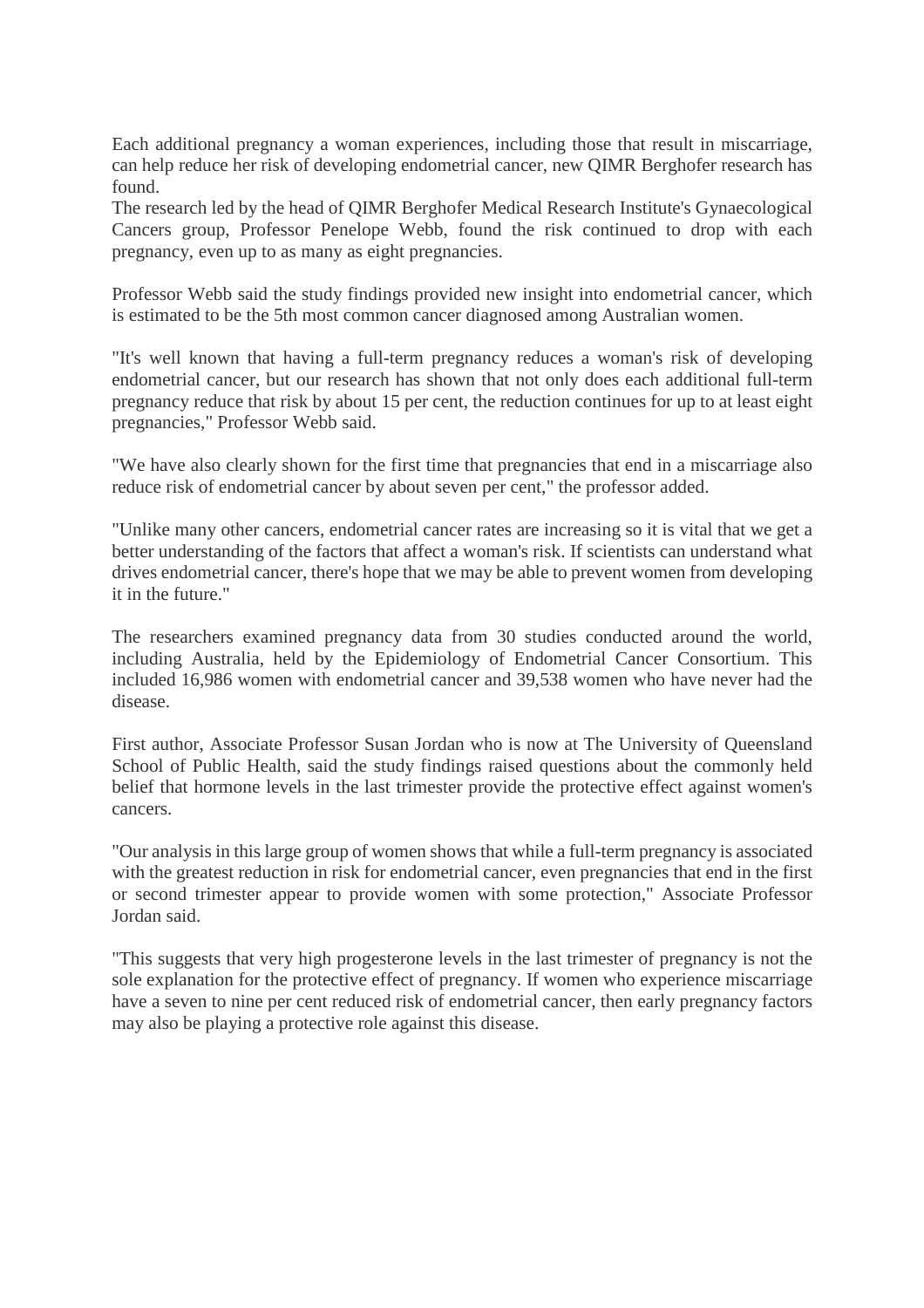#### **Physical activity**

#### **Exercised over nothing: Masks don't impair lung function during physical activity (New Kerala: 20201118)**

https://www.newkerala.com/news/2020/199754.htm

Wearing a facemask helps limit the spread of COVID-19 by reducing respiratory droplets and aerosols spewed into the air when people breathe, talk, laugh, sneeze, or cough, a new study suggests.

But the physical barrier created by masks has prompted concerns that they might impair the cardiopulmonary system by making it harder to breathe, by altering the flow of inhaled oxygen and exhaled carbon dioxide, and by increasing dyspnea -- a medical term that describes shortness of breath or difficulty breathing, especially during physical activity.

In a new study, published in the Annals of the American Thoracic Society, a team of American and Canadian researchers concluded that while sensations of dyspnea might increase, there is little empirical evidence that wearing a facemask significantly diminishes lung function, even when worn during heavy exercise.

"There might be a perceived greater effort with activity, but the effects of wearing a mask on the work of breathing, on gases like oxygen and CO2 in blood or other physiological parameters are small, often too small to be detected," said the study's first author Susan Hopkins, MD, PhD, professor of medicine and radiology at University of California San Diego School of Medicine.

"There's also no evidence to support any differences by sex or age in physiological responses to exercise while wearing a facemask," added Hopkins, who specializes in exercise physiology and the study of lungs under stress.

The single exception, the authors note, maybe persons with a severe cardiopulmonary disease in which any added resistance to breathing or minor changes in blood gases could prompt dyspnea great enough to affect exercise capacity.

"In such cases, these individuals might feel too uncomfortable to exercise, and that should be discussed with their doctor," Hopkins said. "However, the fact that these individuals are at great risk should they contract COVID-19 must also be considered"

The researchers came to their conclusions following a review of all known scientific literature published that examined the effects of various facemasks and respiratory loading devices on physiological and perceptual responses to physical activity.

These studies assessed multiple factors, such as work of breathing (the quantified energy expended to inhale and exhale), arterial blood gases, effects on muscle blood flow and fatigue, cardiac function, and flow of blood to the brain.

For healthy persons, the effects of wearing a mask on these physiological markers were minimal, no matter what type of mask was worn or the degree of exercise. The authors also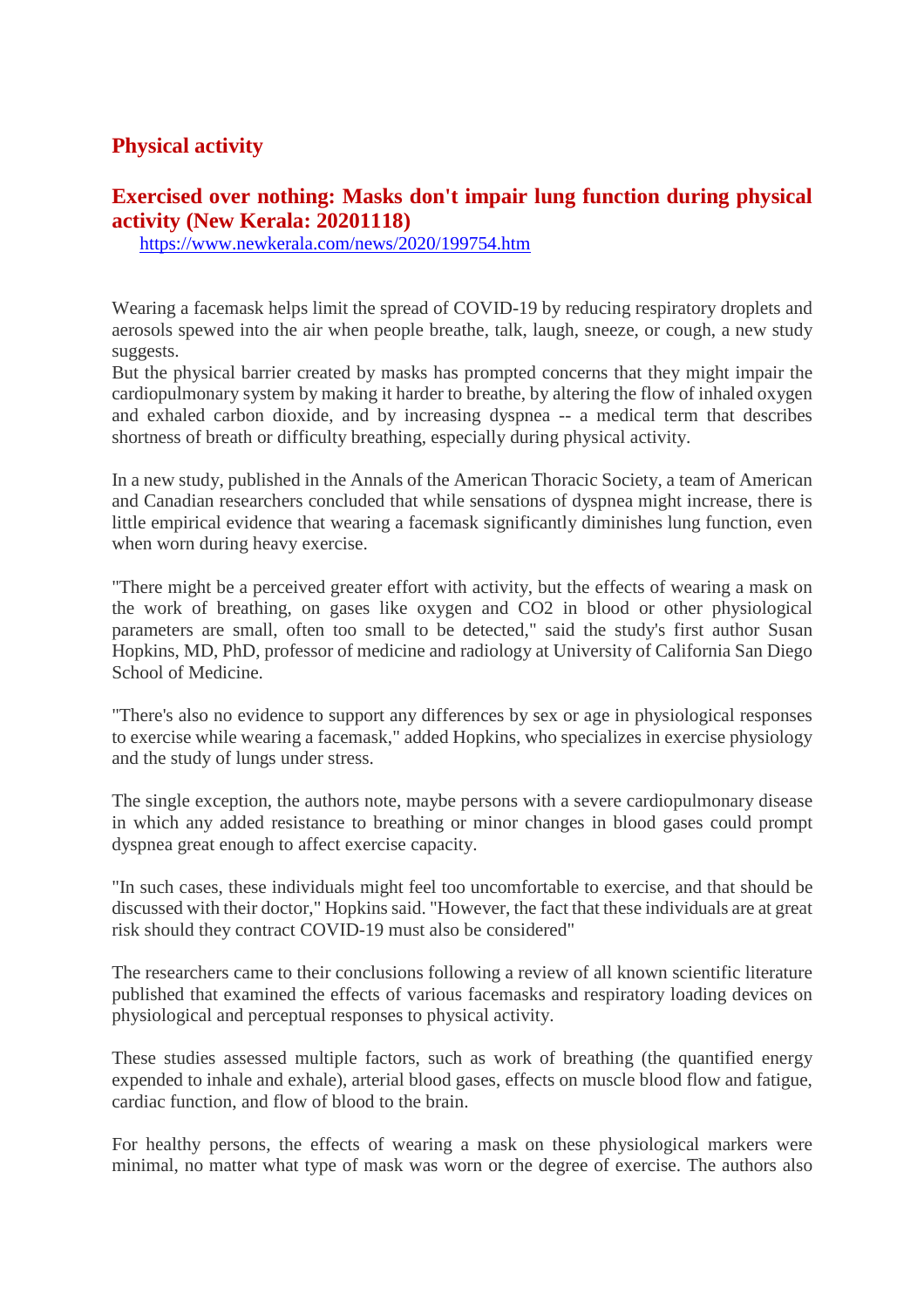said age played no significant influencing role among adults. Gender differences were deemed inconsequential.

"Wearing a facemask can be uncomfortable," said Hopkins. "There can be tiny increases in breathing resistance. You may re-inhale warmer, slightly enriched CO2 air. And if you're exercising, the mask can cause your face to become hot and sweaty.

"But these are sensory perceptions. They do not impact cardiopulmonary function in healthy people. So while dyspnea might be increased with a mask, you have to weigh that against the reduced risk of contracting COVID-19, knowing that the physiology is essentially unchanged," added Hopkins.

Exercised over nothing: Masks don't impair lung function during physical activity Liked This Article? Be The First To Share it!

#### **Obese people**

#### **Obese people found to be at increased risk of Covid-19 (New Kerala: 20201118)**

https://www.newkerala.com/news/2020/199748.htm

A new study led by researchers at Queen Mary University of London uses a novel approach to investigate the effects of cardiovascular risk factors on the risk of COVID-19 infection. Several observational studies have reported the link between cardiovascular risk factors (such as obesity, high blood pressure, diabetes and high cholesterol) and COVID-19 severity. However, these studies could not ascertain the cause and effect relationship due to the observational design.

The new study, published in the science journal Frontiers in Genetics, used a novel approach called 'Mendelian Randomisation', which leveraged on the individual genetic information, to investigate the effects of cardiovascular risk factors on the risk of COVID-19 infection.

Lead author Dr Nay Aung from the Queen Mary University of London said "Our results show that individuals with high body mass index (BMI), a marker of obesity, and high low-density lipoprotein (LDL) cholesterol (also known as 'bad' cholesterol) are at an increased risk of getting COVID-19. Other cardiovascular risk factors (high blood pressure and diabetes) do not appear to elevate the COVID-19 risk.

"Our findings support the use of BMI and LDL cholesterol as important metrics alongside other known characteristics (such as age and ethnicity) in the risk assessment of vulnerability to COVID-19 infection."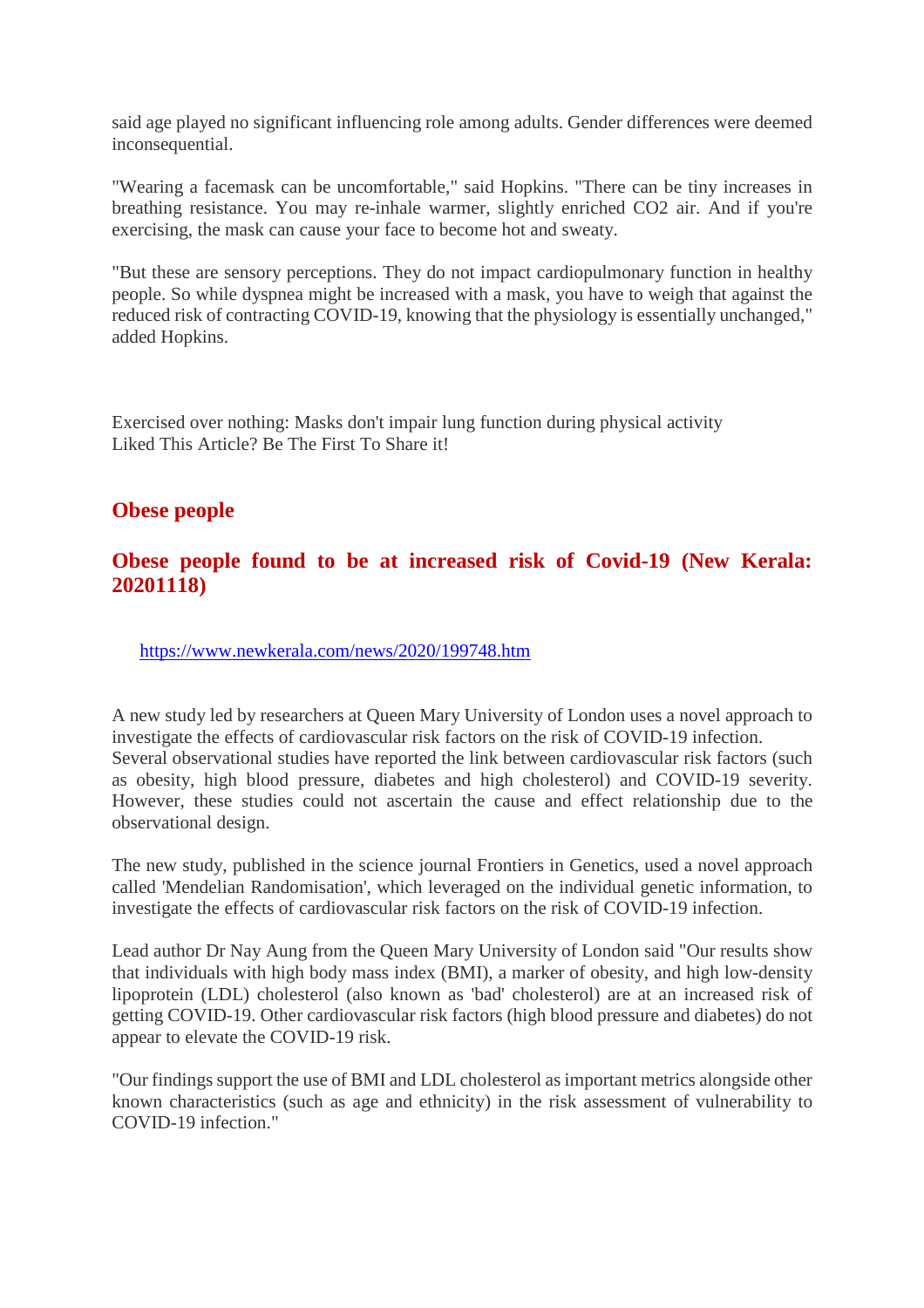The findings may have an impact on public health policy, whereby those who fall in the at-risk obese category or those with extreme hyperlipidemia in the general population may require more rigorous social distancing or shielding.

Furthermore, studies assessing the role for cholesterol modification therapy during illness or hospital admission could be undertaken to assess potential impact on outcomes.

#### **WHO**

#### **WHO to unveil strategy against cervical cancer, India on boar (New Kerala: 20201118)**

https://www.newkerala.com/news/2020/199700.htm

The World Health Organisation is set to launch a global strategy to eliminate the menace of cervical cancer, which is the second most common cancer in the Indian female population. "On November 17, following the close of the 73rd World Health Assembly, WHO will mark this historic announcement and officially launch the elimination strategy. The moment has arrived for an ambitious, inclusive strategy to accelerate eliminating cervical cancer as a public health problem," it said.

A WHO official told IANS that the strategy which would be unveiled on Tuesday was being prepared since 2018 under guidance of the organisation's Director General, Dr Tedros Adhanom Ghebreyesus, and has been finalised after many countries agreed to it.

The WHO has recommended targets for 2030 to accelerate the progress towards elimination of cervical cancer where it suggested the countries to strive to reach the goals of vaccinating 90 per cent of girls of 15 years of age with HPV vaccine and screen 70 per cent of women at the age of 35 and 45 years.

The All India Institute of Medical Sciences (AIIMS) informed that the Union Health Ministry had launched a screening programme for cervical cancer.

"The present strategy of visual inspection with acetic acid (VIA) has been rolled out in many districts. However, training of health workers, ensuring linkages between primary, secondary and tertiary level centres and access to services have posed challenges that are unique to every state. Public private partnerships are ongoing to further capacity building and implementation research," an AIIMS spokesperson said.

The AIIMS also said that an indigenous HPV vaccine has been developed which is in Phase-3 trials now and is expected to be available in the near future.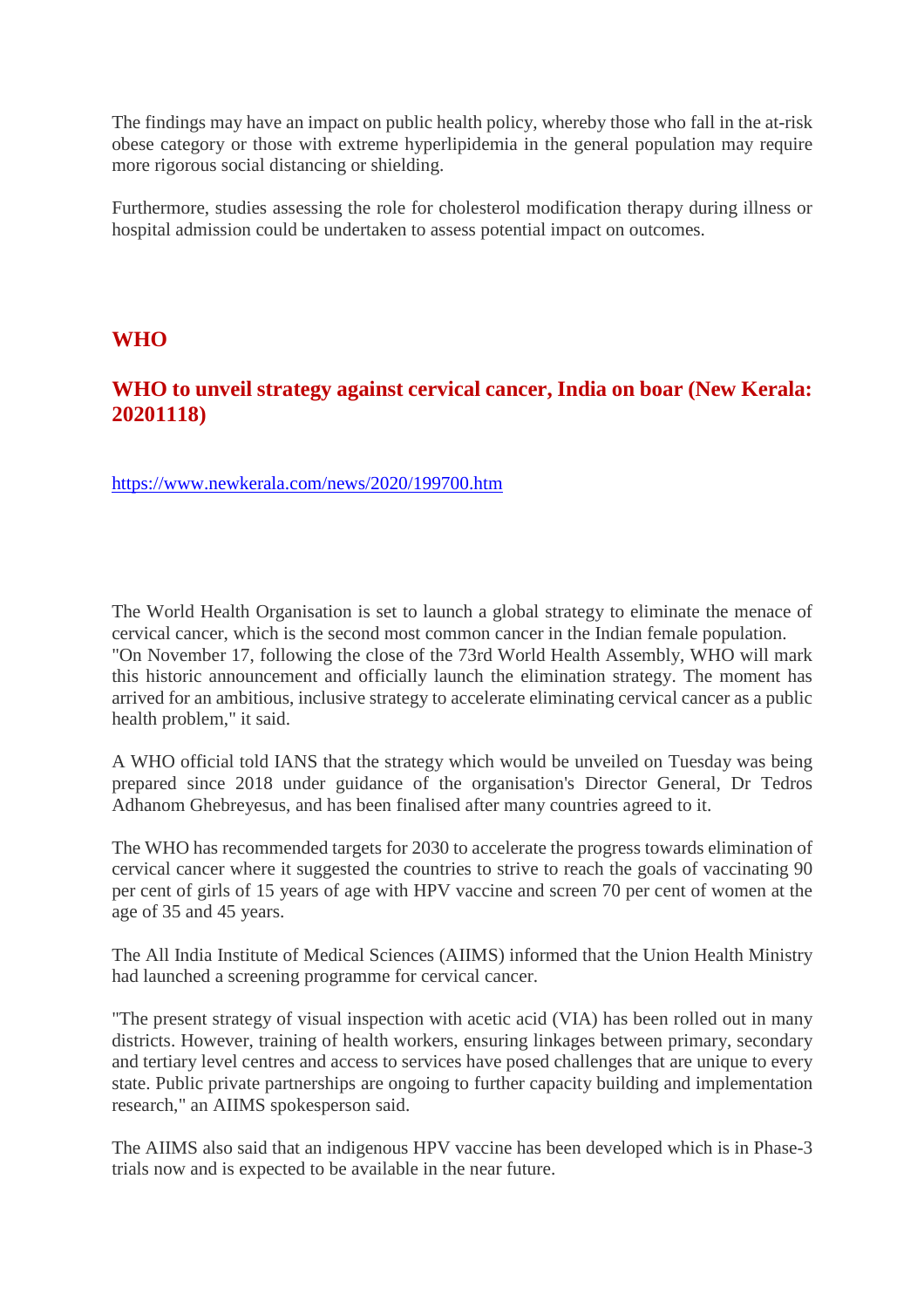"The vaccine is developed by the Serum Institute of India in partnership with the Department of Biotechnology. It is expected to roll out by next year," an AIIMS official told IANS.

The vaccine was launched back in 2006 and available globally. In India, it is available since 2009. "However, despite its availability, the vaccine is not taken up very well in India. Even the production is not adequate," said Prof Neerja Bhatla, of AIIMS' Department of Obstetrics and Gynaecology.

She also hoped that the vaccine would be included in the national programme once its indigenous version is rolled out. "Let's hope it (vaccine) gets ready by the next year," Bhatla said.

The current rate of disease burden is 14 patients per 100,000 population. "Our goal should be reduce it to less than 4," she added.

Bhatla also informed that the cancer is mostly seen after 50 but the pre-cancer comes 10 to 15 years before. "So it will be prudent to get screened after 30 year of age so that the cancer is detected timely and treated," she added.

Meanwhile, the AIIMS also said that it will hold a workshop with stakeholders on the launch of global strategy against cervical cancer. "The deliberations will focus on new developments in cervical cancer elimination that are changing the landscape by including diverse stakeholders in prevention, treatment and palliation," it said.

#### **New Coronavirus Cases (Hindustan: 20201118)**

https://epaper.livehindustan.com/imageview\_460246\_85479742\_4\_1\_18-11- 2020\_2\_i\_1\_sf.html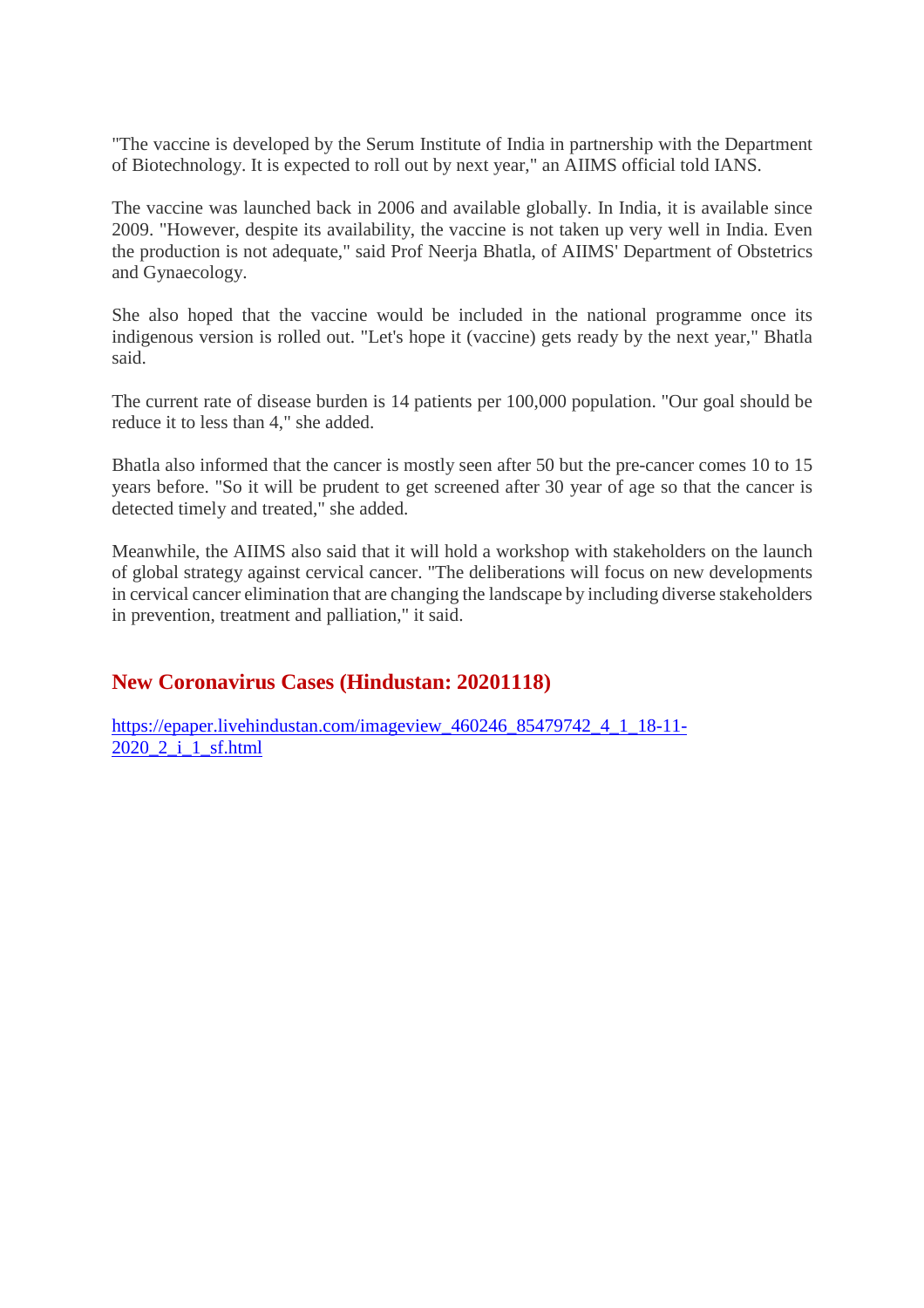# पहली बार

# अस्पतालों में भर्ती मरीजों की संख्या नौ हजार पार

दिल्ली में कोरोना के मामले तेजी से बढ़ रहे हैं। इससे अस्पतालों में भर्ती मरीजों की संख्या में इजाफा हुआ है। पिछले एक सप्ताह में अस्पतालों में मर्ती मरीजों की संख्या १०% तक बढी है। मंगलवार शाम को दिल्ली के अस्पतालों में भर्ती मरीजों की संख्या 9200 से अधिक हो गई। शाम 5 बजे तक दिल्ली के अस्पतालों में ९२५६ कोरोना मरीज भर्ती थे। यह पहली बार है जब दिल्ली के अस्पतालों में इतनी बडी संख्या में कोरोना मरीज भर्ती हैं।

# 7 दिनों में 10 फीसदी बढे मरीज

दिल्ली के अस्पतालों में भर्ती मरीजों की संख्या में पिछले 7 दिन में 10 फीसदी का इजाफा हुआ है। दिल्ली में 10 नवंबर तक कूल ८३८२ कोरोना मरीज भर्ती थे। एक हफ्ते बाद 17 नवंबर तक संख्या में 874 का इजाफा हुआ है। कोरोना के भर्ती मरीजों की संख्या मंगलवार तक 9256 हो गई।



# ३१६६ की हालत गंभीर

दिल्ली के अस्पतालों में भर्ती 9256 मरीजों में से एक तिहाई मरीज गंभीर हालत में हैं। मंगलवार शाम तक 3166 कोरोना पीड़ित मरीज गंभीर थे, जिन्हें आईसीयू और वेंटिलेटर पर रखा गया है। दिल्ली कोरोना एप के मुताबिक, राजधानी में 1209 कोरोना पीड़ित मरीज वेंटिलेटर पर हैं और 1957 आईसीयू में हैं। सात दिन पहले दिल्ली में 2752 मरीज गंभीर थे जिन्हें आईसीयू और  $\mathcal{L}$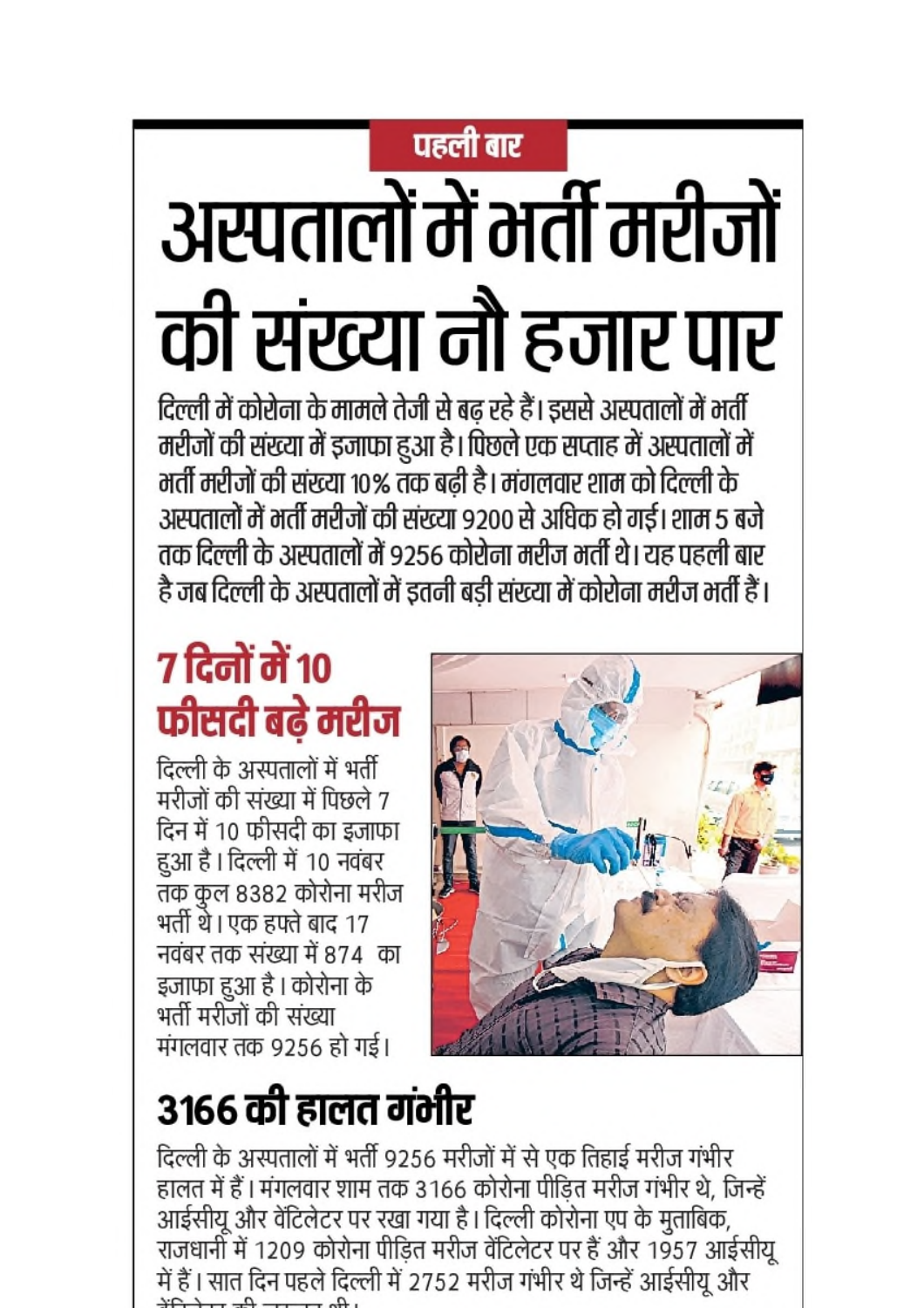#### **Environmental Health (Hindustan: 20201118)**

https://epaper.livehindustan.com/imageview\_460249\_85483362\_4\_1\_18-11-2020\_4\_i\_1\_sf.html